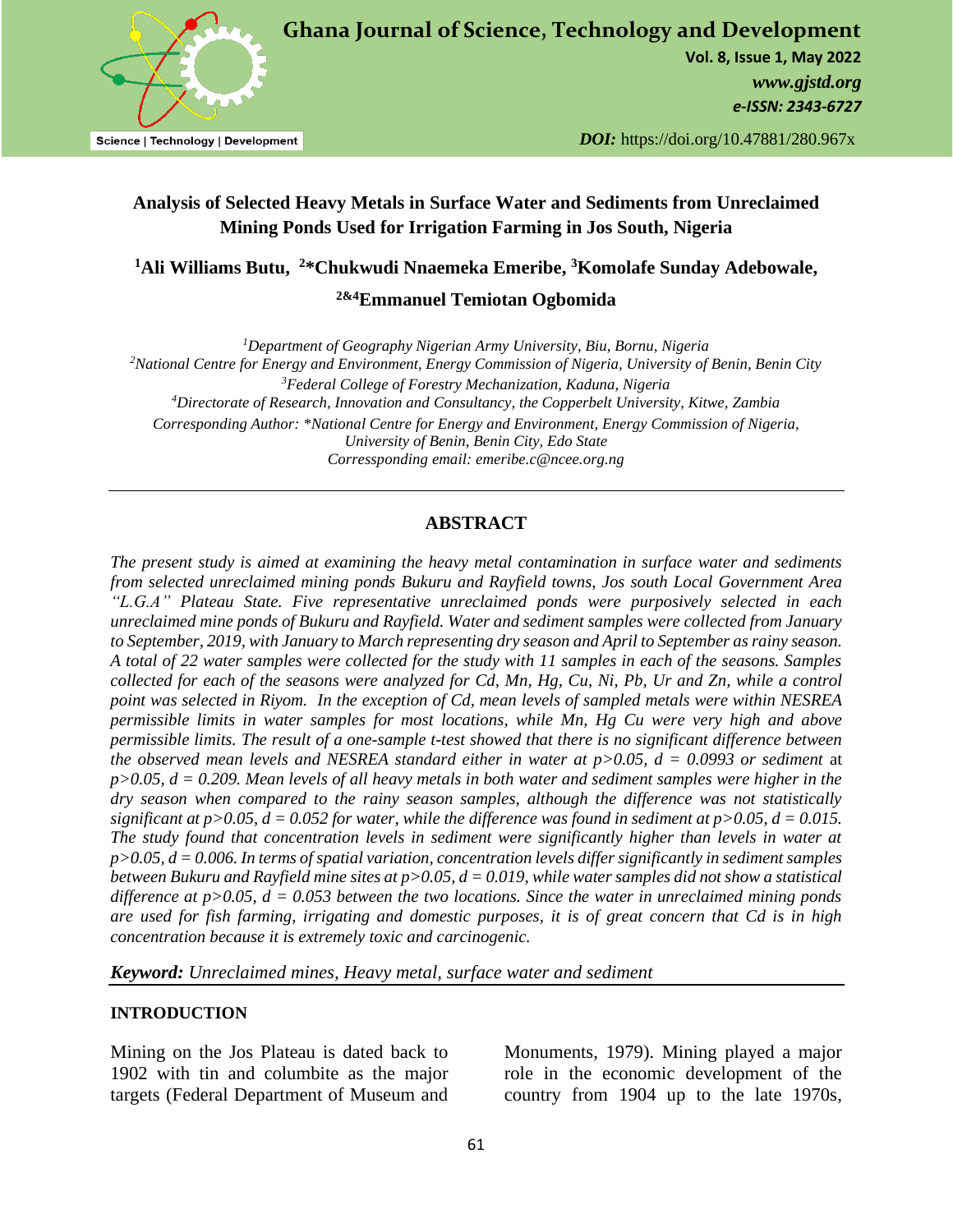especially on the Jos plateau. Across the country, Wasiu *et al*., (2016) reported that between 1933 and 1943, about 1.4 tonnes of gold metal was produced by the country. However, with the rapid expansion of mining activities on the Plateau especially in the 1940s, serious conflicts arose between the mining companies and the local population, the focus being the loss of agricultural land to mining activities. This led to the enactment of legislation mandating mining companies to pay compensation for crops damaged but not for the destruction of the land, a development that marked the beginning of abandoned mining pits (Alexander, 1985). According to Dabi, (1990), although these legislations were in existence, they were not appropriately implemented or enforced especially on the Jos Plateau given the level of unreclaimed mines. The promulgation of the Mineral Act in 1946 (now Nigeria Mineral Act 1999) in Nigeria for example, also paved the way for the reclamation of mined-out lands in the Jos Plateau as with some other parts of Nigeria. However, meaningful reclamation efforts did not begin until 1949 thereby leaving many unreclaimed mine dumps (Alexander, 1985). Over the years, these unreclaimed or abandoned mines have become permanent water bodies with high potential for irrigation, fisheries, water supply and recreation (Adeboye, 2012) as they are sometimes so deep that they are recharged by groundwater. Some of these unreclaimed mining ponds litter the towns of Bukuru and Rayfield. These mines, filled with water are generally referred to as mine ponds (Edun and Davou, 2013). More so, these unreclaimed mining ponds with their adjoining mine tailings are a potential source of heavy metals contamination. In Bukuru and Rayfield, relicts of unreclaimed or abandoned tin mines and tin ore processing sites are a common sight. Mine tailings from the processing of the tin ore often associated with heavy metals are disposed of indiscriminately. Studies have shown that mining is the major source of

heavy metal contaminations in the environment (Asklund *et al*., 2005; Wang and Mulligan, 2005; Kusin *et al*., 2012; 2014a & b; Lar *et al*., 2014; Nyam and Ashano, 2017; Kumar, *et al.,* 2017; and Awuchi *et al*., 2020).

Long-term exposure to heavy metals can be carcinogenic, affecting the central and peripheral nervous system and circulatory effects (Madzin *et al*., 2015; Butu, *et al.,* 2019). Heavy metal contamination in water and sediments has received considerable attention worldwide due to the toxicity, persistence, abundance, and biomagnification of Heavy metals in the environment and their subsequent accumulation in aquatic habitats (Ngah *et al* 2007; Meng *et al*., 2016). Because of this, research has shown that understanding the concentration, distribution and sources of heavy metals in aquatic environments is essential to provide a scientific reference for the protection of water resources and the control of water and soil pollution (Wei *et al.,* 2018). This present study is thus aimed at examining the heavy metal contamination in metals in surface water and sediments from selected unreclaimed mining ponds which are used by the communities for irrigation and fish farming and are known to provide a reasonable quantity of the fish and vegetable supply in Bukuru and Rayfield towns, Jos south L.G.A, Plateau State.

#### **MATERIALS AND METHODS**

#### **Study Area**

Bukuru and Rayfield are major towns in Jos South Local Government Area, Plateau State (Figure 1). Jos South is bordered in the north by Jos North and part of Bassa Local government Areas, Plateau State, in the east by Jos East and Barkin-Ladi Local Government Areas, in the south by Riyom Local Government Area and in the west by parts of Riyom and Bassa Local Government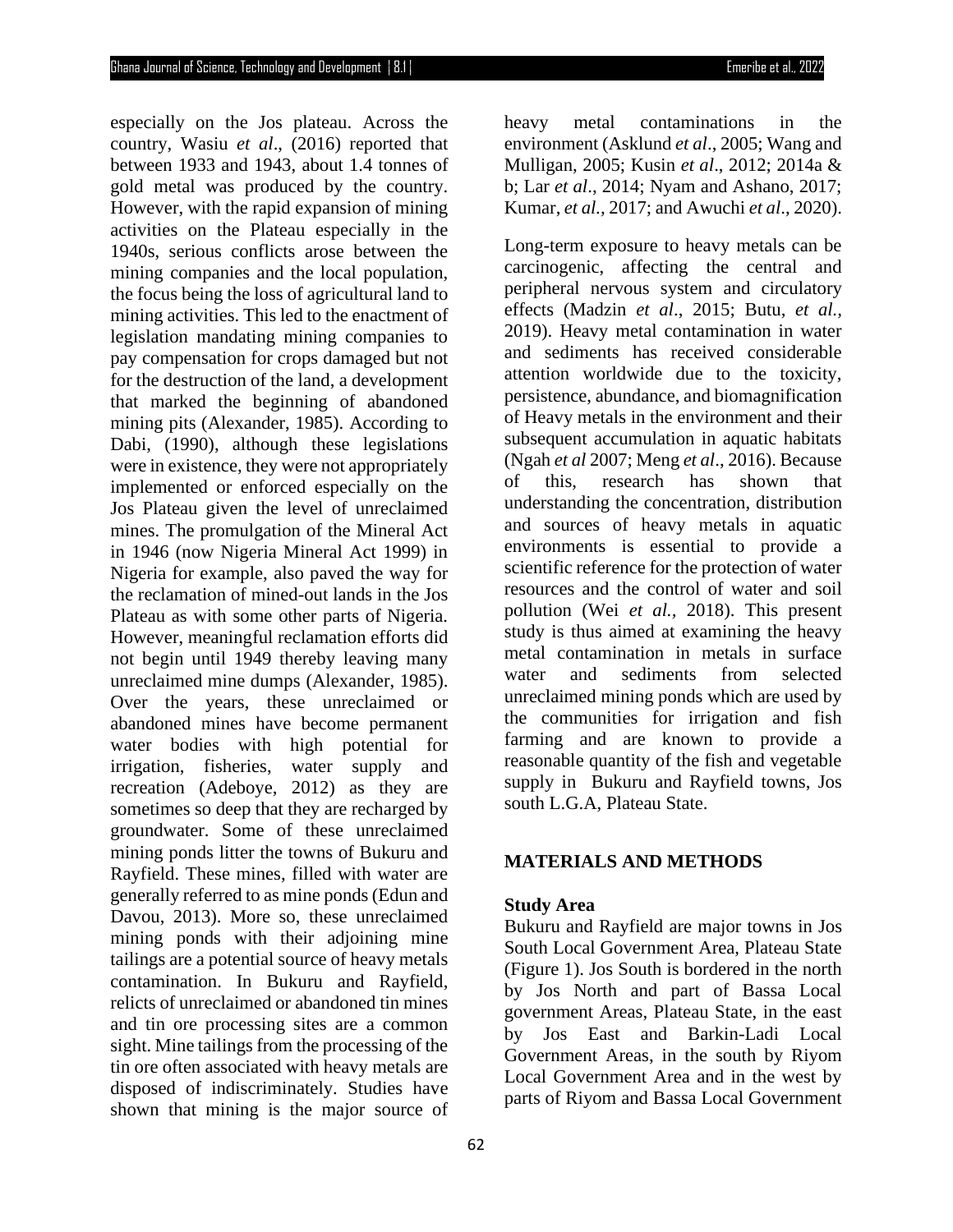Areas. Jos South L.G.A is located within latitude  $9^\circ$  54'N and longitude  $08^\circ$  52'E as shown in Figure 1. The study area is

accessible with a major road, minor and secondary roads.



Figure 1.1: Jos South and Riyom Local Government Area. Source: Geography Department NDA Kaduna (2018).

The study area is characterized by two major seasons; wet and dry seasons. The wet (rainy) season usually starts from April and continues till mid or early October when the frequency and intensity would have drastically reduced. The rainy season is usually brought about by the South –Western Trade wind blowing from the Atlantic Ocean into the country. The dry season usually starts from November to March under the influence of the North-east Trade wind which blows from the Sahara Desert into the country. The effect of the harmattan wind is severely felt during December and January and is characterized by the very cold, dry and dusty wind. The mean monthly temperature of the area ranges between  $19.93^{\circ}$ C to  $27.4^{\circ}$ C.

Geologically, the study area is overlain by the younger granite province in Jos-Bukuru ring complex. The younger granite province is a petrography province in Africa characterized by acid rocks that bear distinctive mineralization. This granite is associated with the biotite granite plutons especially the Jos-Bukuru complex which is the richest source of cassiterite and columbite, (Adiku-Brown, 2001). Soils are generally shallow, welldrained with sandy texture while some occurred at sloppy areas and lesser slopes. Where the soils are moderately deep, they are well-drained to imperfectly drain and are either stony or concretionary and have surface horizon varying in texture between sandy loam, sandy clay loamy, sandy clay and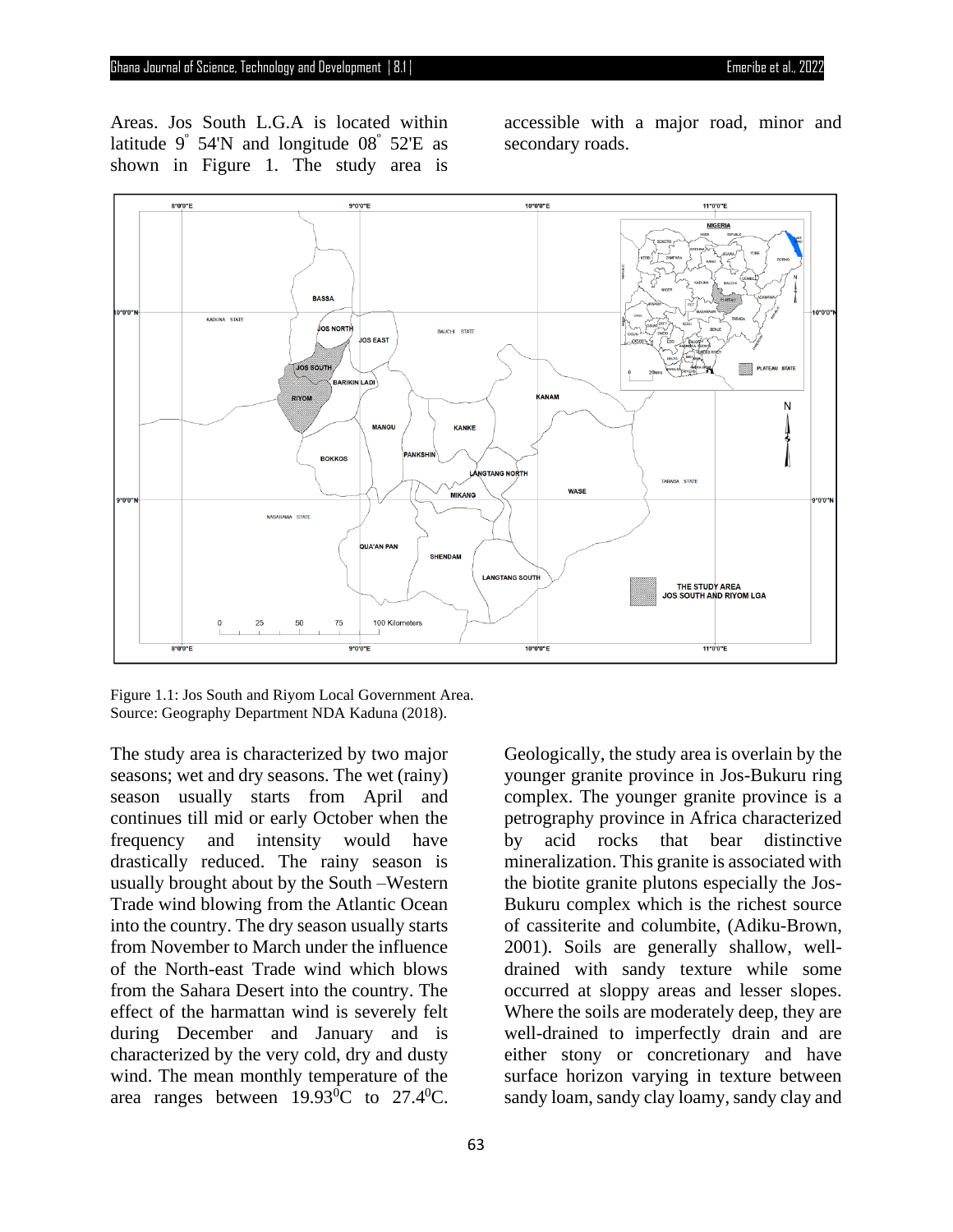silt clay loam with concretionary or stony phase (Mankilik, 1995). The tributaries of the three major-river systems come together at a point near Rayfield, south of Jos. The study area is drained by the Delimi river basin which drains into the Gongola River in the northeast before entering the Benue River. Also draining from the Jos plateau are the Wase-Shemankar, Ankwe and Mada rivers. Discharge from these streams are highest in August and the lowest in March. In the dry season, many of the streams appear as a chain of water holes separated by alluvium and sand (Alford *et al*, 1997). These streams and mining ponds are sources of water for domestic and industrial/commercial uses. Farmers and fishermen also take advantage of the abandoned recharged mining ponds to practice irrigation farming and fish farming.

#### **Data types and Collection**

There are a total of twenty-four  $(24)$ unreclaimed mining ponds in Bukuru and Rayfield. Out of this, five (5) representative

unreclaimed ponds were purposively selected in each unreclaimed mine ponds of Bukuru and Rayfield, while a point was selected in Riyom, Riyom Local Government Area, to serve as the control. Samples of soil and water were taken in each of the five selected sampling points in Bukuru and Rayfield for analysis of heavy metals. The control point, Riyom is one of the Local Government Areas in Plateau State that has recorded the least mining activities (Stephen, 2007) and thus the choice as the control. The selected sampling points were chosen because they represented the best location for collecting water, and sediment samples in the mined-out areas and were also suitable for easy sampling of the current contamination status given their accessibility and geospatial spread. More so, these ponds were selected because these unreclaimed mine ponds are used for irrigation and fish farming among other uses. At each of the sampling points, a GPS was used in recording the geographical coordinates of the location Table 1.

| Station        | Location                    | Coordinate   | Elevation  | Altitude   |
|----------------|-----------------------------|--------------|------------|------------|
| <b>BKWI</b>    | ECWA farm, Bukuru           | N09048.2991  | 1288m:     | $A = 8.7m$ |
|                |                             | E008053.2361 |            |            |
| <b>BKWII</b>   | Behind ECWA farm 1,         | N09048.334   | $E=1268$ : | $A=9.0m$   |
|                | <b>Bukuru</b>               | E008052.685  |            |            |
| <b>BKWIII</b>  | Behind ECWA farm 2,         | N09048.3421  | $E=1266$ : | $A=8.8m$   |
|                | <b>Bukuru</b>               | E00852.688   |            |            |
| <b>BKWIV</b>   | Behind Yelwa club junction, | N09048.010   | $E=1271$ : | $A = 8.4$  |
|                | <b>Bukuru</b>               | E008052.452  |            |            |
| <b>BKW V</b>   | ECWA family church,         | N09048.975   | 1289:      | $A=6.9m$   |
|                | <b>Bukuru</b>               | E008054.219  |            |            |
| <b>RFWI</b>    | Chiroma farm, Rayfield      | N09051.717   | $E=1261$ : | $A=6.4m$   |
|                |                             | E008054.708  |            |            |
| <b>RFW II</b>  | Adjacent Chiroma farm,      | N09051.6941  | $E=1270$ : | $A = 7.2$  |
|                | Rayfield                    | E008054.5031 |            |            |
| <b>RFW III</b> | Behind Rayfield resort (Du  | N09049.146   | $E=1294$ : | $A=7.9$    |
|                | village), Rayfield          | E008054.237  |            |            |
| <b>RFW IV</b>  | Behind Obededom Academy     | N09050.090   | $E=1281$ : | $A=7.9$    |
|                | junction, Rayfield          | E008054.037  |            |            |
| <b>RFW V</b>   | Rayfield Holiday Resort,    | N09052.374   | $E=1293$ : | $A = 8.9$  |
|                | Rayfield                    | E008052.631  |            |            |

Table 1: Geographical coordinates of sample locations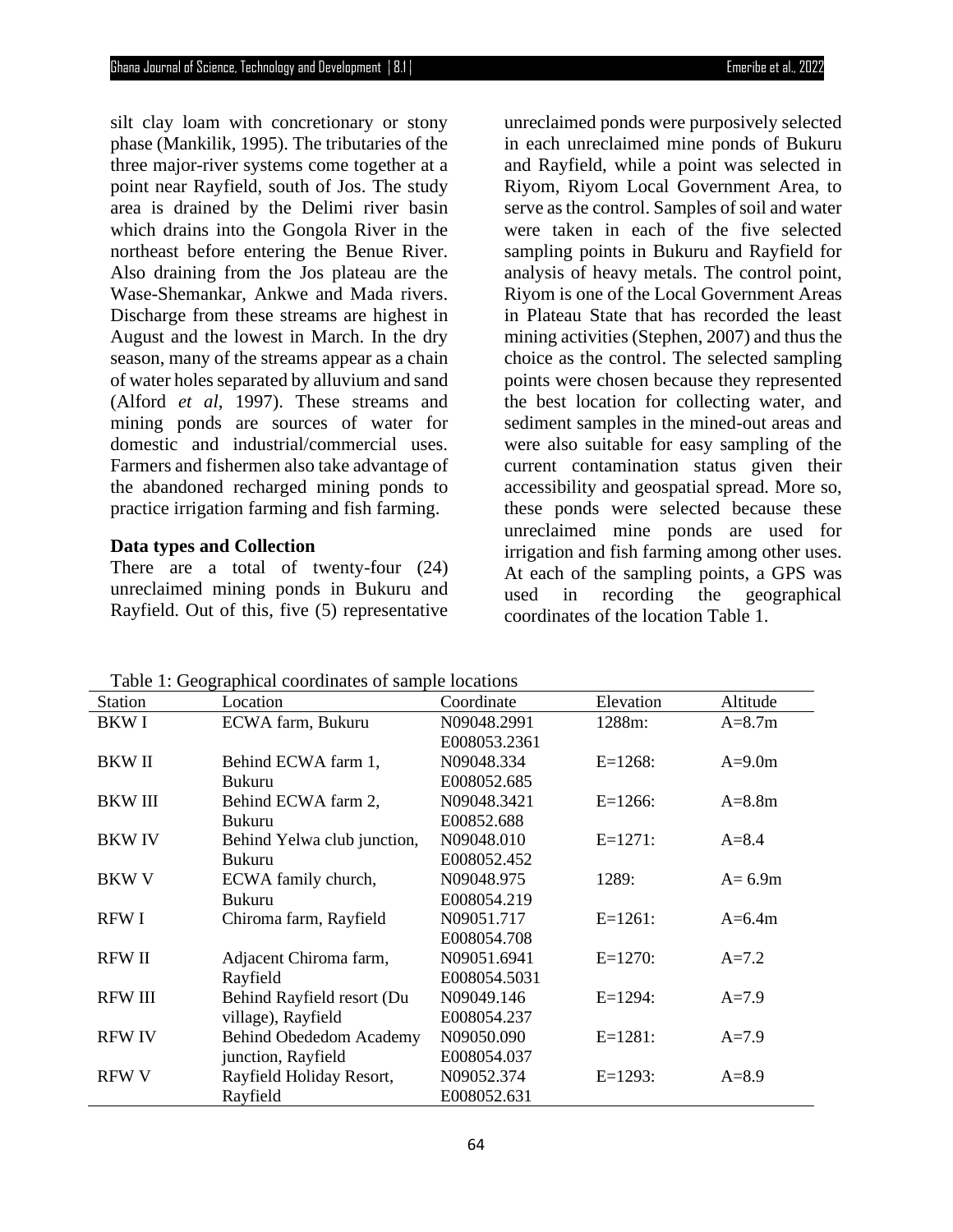Source: Field work (2019)

### **Collection of water sample**

The water samples were collected from January- September 2019 to account for rainy (April -September) and dry season (January - March), 2019. A total of twenty-two (22) water samples were collected for the study with eleven (11) samples in each of the seasons. Each of the 11 samples collected for each of the seasons was analyzed for eight (8) heavy metals which includes cadmium, manganese, mercury, copper, nickel, lead, uranium and zinc. These heavy metals are often associated with the Jos-Bukuru Younger granite which is a rich source of tin on the Plateau (Adiukwu-Brown, 2001). The sampling bottles were disinfected with methylated spirit and thoroughly rinsed with the sample water to ensure no contaminant is introduced into the sample as recommended by APHA (1995). The water samples were collected using the grab sampling method by dipping a 250 ml plastic bottle 30 cm below the water surface at each selected sampling point. The sample bottles were labelled with the appropriate source and date of collection before being transported to the laboratory of the Kaduna State Environmental Protection Agency (KEPA) where they were stored in the refrigerator for analysis.

#### **Sediment Sample Collection**

The sediment samples were collected for the same period as water samples (January - September 2019). A total of 22 soil samples were collected for the study with 11 samples in each of the seasons. Each of the 11 samples collected for each of the seasons was analyzed for eight (8) heavy metals which includes cadmium, manganese, mercury, copper, nickel, lead, uranium and zinc. The choice of sediments for this study is because sediments are also considered important indicators for environmental pollution. It is also known that heavy metals are more concentrated in the bottom sediments ( Butu,

65

2011). The sediment samples were collected with the aid of a soil auger at depth of 0-15cm (top soil). This depth was chosen because they provide the bulk of plant nutrients and thus a good receptor of contaminants. The collected soil samples were carefully transferred into black high density polyethylene bags, properly labelled and transported to the laboratory unit of the Kaduna State Environmental Protection Agency (KEPA) for analysis.

#### **Sample Preparation**

*Preparation of Water Sample:* **-** Water samples were containerized and labelled before being taken to the laboratory for analysis. Fifty millimeter of water samples from each sampling point were thoroughly shaken using a water bath shaker (GYROMAX™ 939 and 939XL model) and then accurately measured into a beaker (representing one-third of the total weight) and digested with 5ml of concentrated HNO<sup>3</sup> for a few hours on a hot plate at  $100^{\circ}$ C until the solutions were reduced to less than 20 ml by volume. The solutions were then transferred into 100 ml plastic container and taken for heavy metals determination on Atomic Absorption Spectrometer (AAS), Agilent technologies model 200 series AA.

*Preparation of sediment samples (Digestion):* **-** The sediment samples were oven-dried (to avoid microbial effects), a temperature of 107℃ till the moisture present was expelled and then passed through a 2 mm sieve before being subjected to laboratory analyses using standard procedures. About 2.0 g portion of dried sediment (representing one-third of the total weight) were digested in  $15 \text{ cm}^3$  of triacid mixture (HNO<sub>3</sub>, HCI and  $H<sub>2</sub>SO<sub>4</sub>$  at 5:1:1 ration) at 80<sup>º</sup>C until a transparent solution appeared. After cooling, the digested samples were filtered using what man No.41 filter paper and the filtrate was finally maintained at 50 cm<sup>3</sup> distilled water. The clear solutions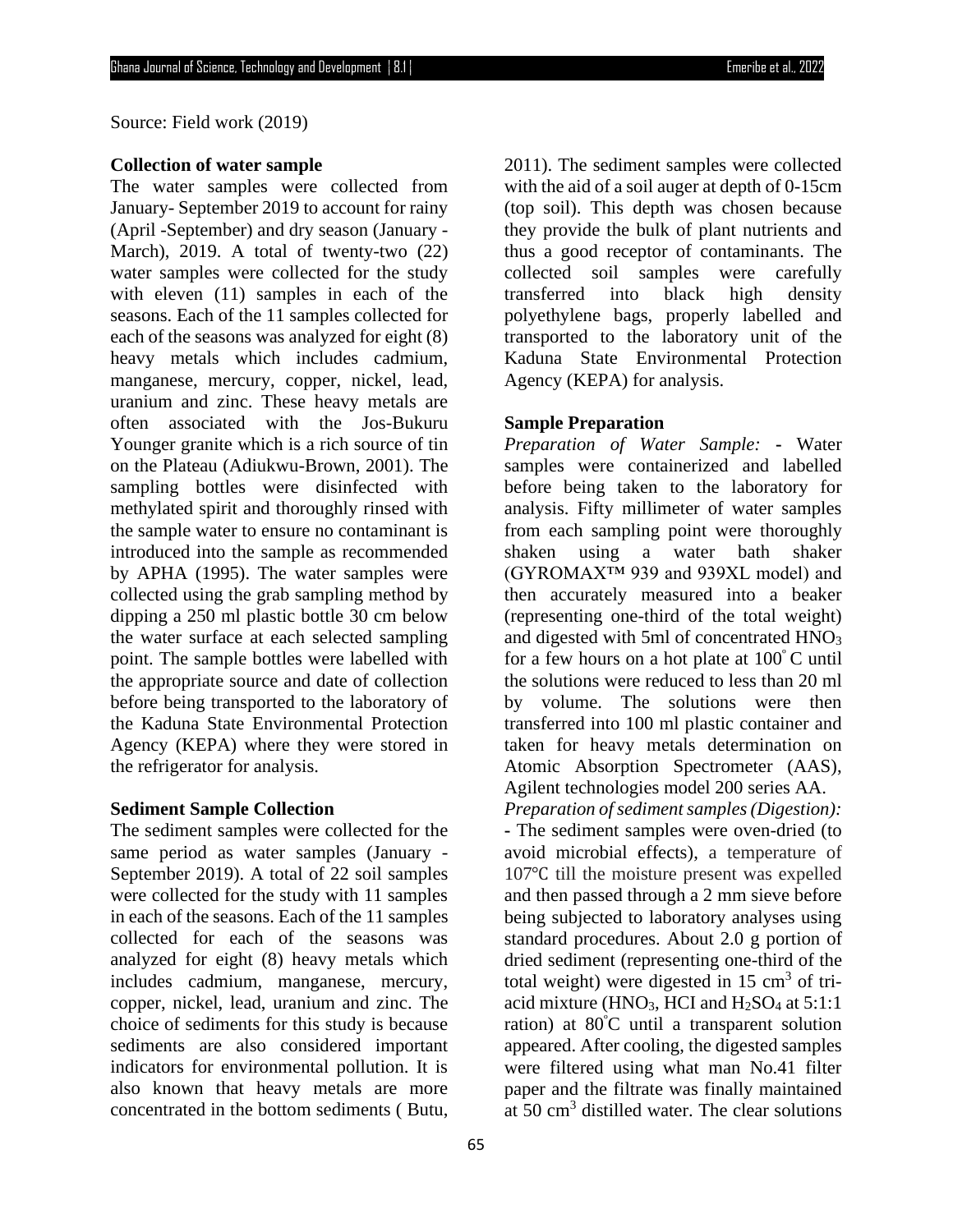were then poured into sample bottles for reading in the Atomic Absorption Spectrometer.

### **Preparation of Standard Curve**

The standard curves for the heavy metals was be prepared bearing in mind that these elements occur in trace concentration. Standard solutions was be prepared from 1000 parts per millions (ppm) stock solution. One milliliter of the 1000ppm stock solution was pipetted into a 100 ml volumetric flask and made up with distilled water. This solution was 10 ppm of the solution. From this solution, standard solutions of 0.2, 0.4, 0.6, 0.8 and 1ppm was be prepared by taken 0.2, 0.4, 0.6, 0.8 and 1ml portions into 10ml volumetric flasks and made to mark. These were then run in the Air Acetylene flame and standard curves for the various elements were obtained

#### **Sample Analysis**

All samples were analyzed for the selected heavy metal concentrations using a computer-controlled Atomic Absorption Spectrophotometer (Agilent technologies model 200 series AA). The AAS was calibrated with standard solution settings and operational conditions were done following the manufacturers' specifications and instructions. After calibration of the instrument, the samples were aspirated into the AAS instrument according to the standard method (APHA, 1995). Concentrations of heavy metals in the extracted water and sediment samples were estimated and analysed by using Atomic Absorption

Spectrophotometer. The samples were analysed in triplicates, and the blank determinations in triplicates were also run in the same manner during the analysis. This technique was used because of its affordability and reliability and also because, for the determination of most metals and metalloids, the technique offers sufficient sensitivity for many applications and is relatively interference-free. All samples were compared with the National Environmental Standards and Regulation Enforcement Agency (NESREA, 2011) of Nigeria and WHO (2011) permissible limits for drinking water.

#### **Statistical Analysis**

A one-sample t-test on the other hand was used to compare the level of significance between observed concentration levels and NESREA permissible limits. The equation is given as follows;

$$
t = \frac{m - \mu}{s / \sqrt{n}}
$$

**Where** 

m is the observed mean μ is the theoretical mean S is the standard deviation n number of observation

### **RESULTS AND DISCUSSION**

The results of the heavy metal concentration in water samples in Bukuru and Rayfield with the control point in Riyom for rainy and dry seasons are shown in Tables 2-3.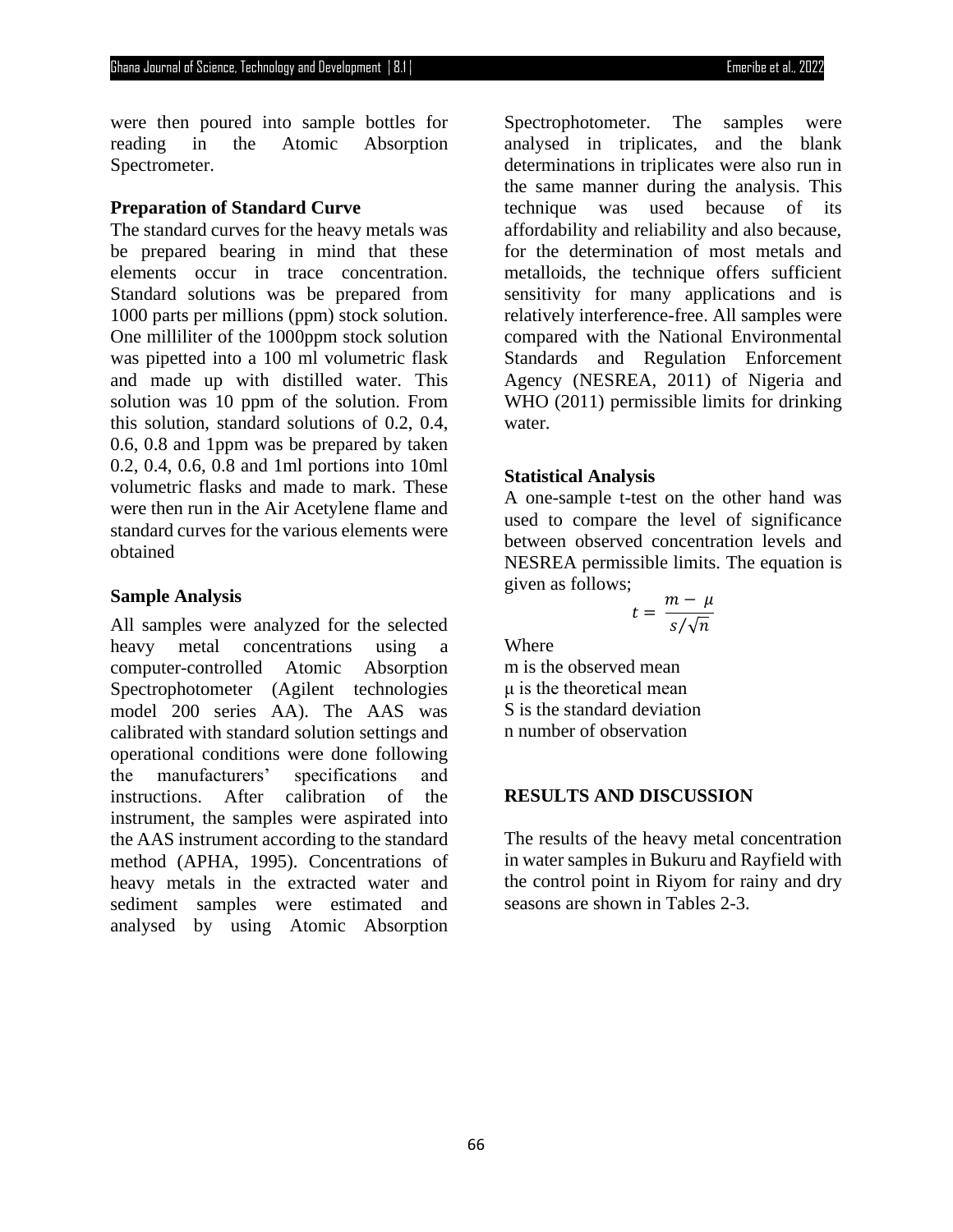| Samples            | Cd(mg/l)      | Mn(mg/l)     | Hg(mg/l)         | Cu(mg/l)      | Ni(mg/l)      | Pb(mg/l)        | Ur(mg/l)                 | Zn(mg/l)         |
|--------------------|---------------|--------------|------------------|---------------|---------------|-----------------|--------------------------|------------------|
| BKW I              | 0.0286        | 0.0333       | 0.0001           | 0.0178        | 0.0060        | 0.0016          |                          | 0.2816           |
| <b>BKWII</b>       | 0.0377        | 0.0279       | 0.0000           | 0.0267        | 0.0025        | 0.0181          | $\overline{\phantom{a}}$ | 0.1222           |
| <b>BKWIII</b>      | 0.0414        | 0.0401       | 0.0002           | 0.0638        | 0.0120        | 0.0200          |                          | 0.0760           |
| <b>BKWIV</b>       | 0.0500        | 0.0288       | 0.0021           | 0.0595        | 0.0253        | 0.0251          | $\overline{\phantom{0}}$ | 0.0588           |
| <b>BKW V</b>       | 0.0540        | 0.0316       | 0.0021           | 0.0465        | 0.0165        | 0.0110          | $\qquad \qquad -$        | 0.1604           |
| Mean $\pm SD$      | $0.04234 \pm$ | 0.03234      | 0.0009           | 0.04286       | 0.01246       | 0.01516         |                          | 0.1398           |
|                    | 0.009         | $\pm 0.004$  | ±0.0009          | $\pm 0.0178$  | $\pm 0.008$   | $\pm 0.0081$    |                          | ±0.079           |
| S. Error           | 0.004         | 0.02         | 0.001            | 0.001         | 0.003         | 0.003           |                          | 0.003            |
| RFW I              | 0.0252        | 0.0625       | 0.0001           | 0.0168        | 0.0096        | 0.0016          |                          | 0.1480           |
| <b>RFW II</b>      | 0.0029        | 0.0060       |                  | 0.0145        | 0.0018        | 0.0210          | $\overline{\phantom{a}}$ | 0.0799           |
| <b>RFW III</b>     | 0.0117        | 0.0249       |                  | 0.0210        | 0.0033        | 0.0030          | $\overline{\phantom{a}}$ | 0.9548           |
| <b>RFW IV</b>      | 0.0047        | 0.0258       |                  | 0.0140        | 0.0142        | 0.0110          |                          | 0.0422           |
| <b>RFW V</b>       | 0.0020        | 0.0266       | ۰                | 0.0171        | 0.0137        | 0.0010          | $\overline{\phantom{0}}$ | 0.0781           |
| Mean $\pm SD$      | 0.0093        | $0.02916\pm$ | $0.0001 \pm 0.0$ | $0.01668 \pm$ | $0.00852 + 0$ | $0.00752 \pm 0$ | ٠                        | $0.2606 \pm 0.3$ |
|                    | $\pm 0.0096$  | 0.021        | 0001             | 0.0027        | .0057         | .0085           |                          | 89               |
| S. Error           | 0.004         | 0.009        | 0.001            | 0.001         | 0.03          | 0.004           |                          | 0.17             |
| <b>RIYOM</b>       | 0.0100        | 0.0026       | 0.0000           | 0.0266        | 0.0000        | 0.0005          |                          | 0.0028           |
| (CONTROL)          |               |              |                  |               |               |                 |                          |                  |
| <b>NESREA</b>      | 0.01          | 0.2          | 0.001            | 1.0           | 0.1           | 0.01            | 0.0013                   | 3.0              |
| Standard, 2011     |               |              |                  |               |               |                 |                          |                  |
| $\rho$ -value 0.05 | 0.008         | 0.367        | 0.076            | 0.019         | 0.107         | 0.061           |                          | 0.280            |
| T test             |               |              |                  |               |               |                 |                          |                  |

Table 2: Concentration of heavy metals in water in Bukuru, (BSK), Rayfield (RFS) and the Control Point in Riyom in the rainy season.

Source: Field-work, 2019

Table 3: Concentration of heavy metals in water in Bukuru, (BSK), Rayfield (RFS) and the Control Point in Riyom in the dry season.

| Samples                      | Cd(mg/l)         | Mn(mg/l)         | Hg(mg/l)         | Cu(mg/l)         | Ni(mg/l)     | Pb(mg/l)        | Ur(mg/l)                 | Zn(mg/l)         |
|------------------------------|------------------|------------------|------------------|------------------|--------------|-----------------|--------------------------|------------------|
| <b>BKWI</b>                  | 0.0001           | 0.0714           | 0.0001           | 0.4761           | 0.0001       | 0.0100          | $\overline{\phantom{a}}$ | 0.0710           |
| <b>BKWII</b>                 | 0.0444           | 0.0412           | 0.0010           | 0.0280           | 0.0111       | 0.0026          | $\qquad \qquad -$        | 0.1446           |
| <b>BKWIII</b>                | 0.0578           | 0.0614           | 0.0000           | 0.0317           | 0.0216       | 0.0112          |                          | 1.0470           |
| <b>BKWIV</b>                 | 0.0628           | 0.0580           | 0.0001           | 0.0416           | 0.0024       | 0.0056          | $\overline{\phantom{a}}$ | 0.4776           |
| <b>BKW V</b>                 | 0.0388           | 0.0644           | 0.0001           | 0.0167           | 0.0160       | 0.0047          |                          | 0.0482           |
| Mean $\pm SD$                | $0.04078 \pm 0.$ | $0.05928 \pm 0.$ | $0.00026 \pm 0.$ | $0.11882\pm0.$   | $0.01024\pm$ | $0.00682\pm$    |                          | $0.35768 + 0.$   |
|                              | 024              | 011              | 0004             | 199              | 0.009        | 0.0036          |                          | 4222             |
| S. Error                     | 0.011            | 0.005            | 0.0001           | 0.089            | 0.004        | 0.002           |                          | 0.188            |
| RFW I                        | 0.0001           | 0.0076           | 0.0013           | 0.0373           | 0.0040       | 0.0360          |                          | 0.4301           |
| <b>RFW II</b>                | 0.0678           | 0.0300           | 0.0020           | 0.2117           | 0.0282       | 0.0023          | $\overline{\phantom{a}}$ | 0.1917           |
| <b>RFW III</b>               | 0.0400           | 0.0412           | 0.0041           | 0.2781           | 0.0280       | 0.0410          | $\overline{\phantom{a}}$ | 0.2011           |
| <b>RFW IV</b>                | 0.0056           | 0.0389           | 0.0016           | 0.0978           | 0.0160       | 0.0078          | $\overline{\phantom{a}}$ | 0.1401           |
| <b>RFW V</b>                 | 0.0249           | 0.0401           | 0.0013           | 0.0138           | 0.0275       | 0.0044          |                          | 0.1437           |
| Mean $\pm SD$                | $0.02768 \pm 0.$ | $0.03156 \pm 0.$ | $0.00206 \pm 0.$ | $0.12774 \pm 0.$ | $0.02074\pm$ | $0.0183 \pm 0.$ | $\blacksquare$           | $0.22134 \pm 0.$ |
|                              | 027              | 014              | 0011             | 113              | 0.010        | 018             |                          | 119              |
| S. Error                     | 0.012            | 0.006            | 0.001            | 0.051            | 0.05         | 0.008           |                          | 0.054            |
| <b>RIYOM</b>                 | 0.0099           | 0.0031           | 0.0000           | 0.0026           | 0.0013       | 0.0001          | $\overline{\phantom{a}}$ | 0.0294           |
| (Control)                    |                  |                  |                  |                  |              |                 |                          |                  |
| <b>NESREA</b>                | 0.01             | 0.2              | 0.001            | 1.0              | 0.1          | 0.01            | 0.0013                   | 3.0              |
| Standard 2011                |                  |                  |                  |                  |              |                 |                          |                  |
| $\rho$ -value 0.05<br>T test | 0.130            | 0.007            | 0.006            | 0.465            | 0.002        | 0.046           |                          | 0.231            |

Source: Field work, 2019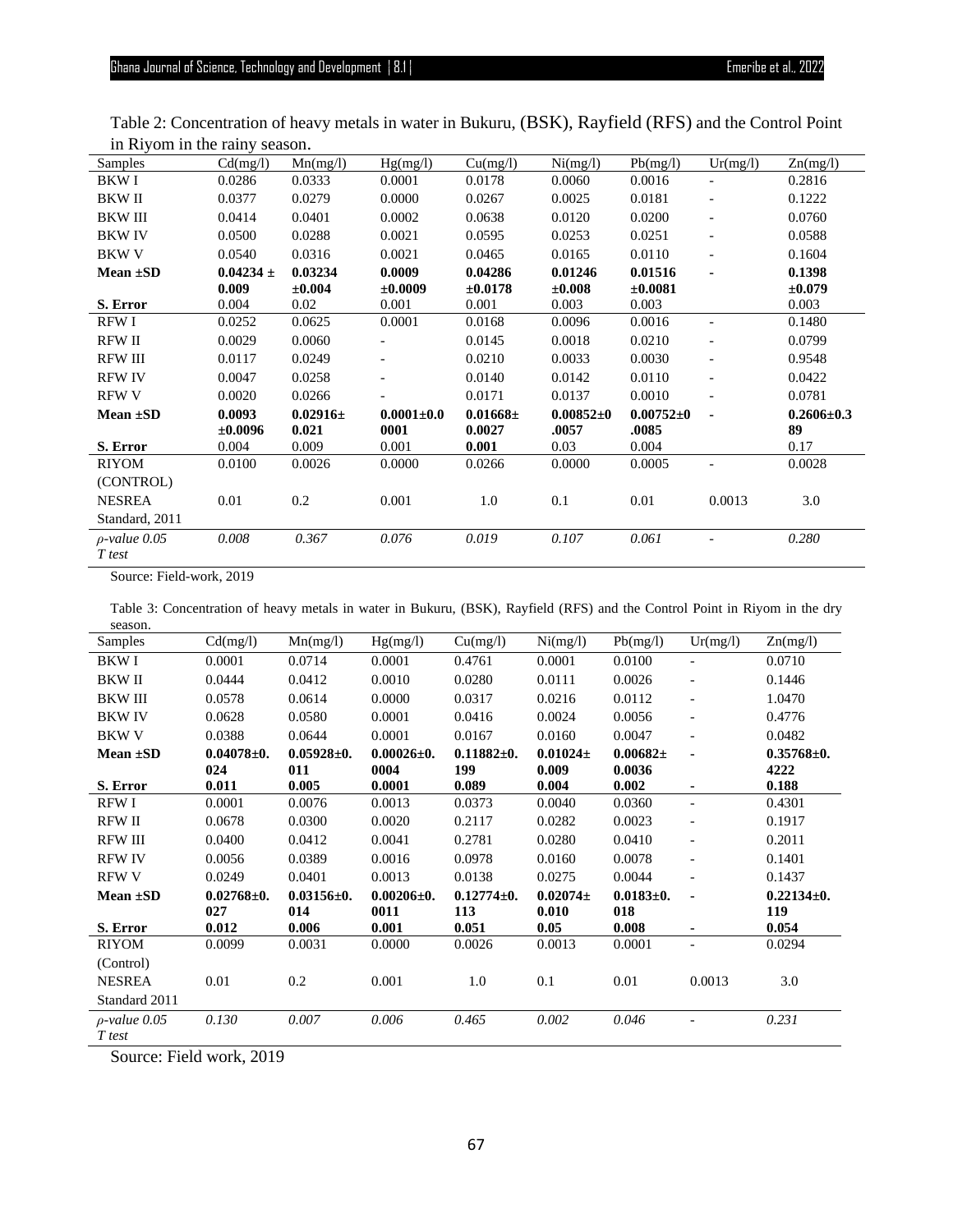Cadmium levels in water for all the sampling points were generally high when compared with the NESREA standard of 0.001 mg/l including the control point except for RFW IV and RFW II. This was closely followed by Mn, Hg, Hi and Pb at some points across the study area, especially during the rainy season. In terms of differences in the concentration levels of individual parameters, between Bukuru and Rayfield for the rainy season, it can be seen that cadmium and copper differed significantly, while manganese, mercury, nickel, lead and zinc did not show significant differences (Table 2). In the dry season, concentration levels of cadmium, manganese, mercury and nickel differed significantly, while copper, lead and zinc concentration levels did not differ between Bukuru and Rayfield (Table 3). On the whole, the level of Cd in water samples was generally high, though slightly higher in the rainy season. Similar observations were reported by Wardhani *et al.,* (2021) in Saguling reservoir, West Java province. The study found an average concentration to be lower in the dry season than in the rainy season with a mean level of  $11.12 \pm 2.16$  mg.kg<sup>-1</sup> in the dry season, compared to an average value of  $14.82 \pm 1.48$  mg.kg<sup>-1</sup> in the rainy season. In another study, Chiba *et al.* (2011) observed an increase in levels of Zn, Cd, Fe and Mn in a sub-basin of São Carlos-SP, Southeast Brazil, during the rainy season, and attributed it to runoff from nearest agricultural land and diffuse pollution. Heavy metal levels in rivers are largely influenced in the wet season by storm water run-off from the surroundings on the river catchment and this usually leads to an increase in heavy metal concentration (Edokpayi *et al*., 2017). Järup, (2003) also linked high contamination by cadmium, lead, copper and nickel during the rainy season and attributed it to the disposal of batteries in landfills located nearby bodies of water. According to the author, these metals are considered "industrial metals", as they are found in low concentrations in nature, but

used extensively in industrial processes. In the rainy season, there is high leaching of the surrounding bodies of water, which causes the carrying of large quantities of particles and pollutants into rivers and streams. Rietzler *et al*. (2001) related the elevated concentrations of metals recorded during the wet season to the landfill dump of the city and rain drainage.

On the average however, the dry season concentrations of heavy metals with the exception of Zn and Cu were higher than levels observed in the rainy season as well as exceeded both control limits and NESREA standard, in particular Mn, Hg and Pb (Fig 2). In a similar study, Islam *et al.* (2015), reported that heavy metals are expected to be low during wet season due to dilution effects of rainfall on heavy metal, but some sitespecific activities and sources of metal contamination could lead to the exception to this general rule. According to Edokpayi *et al.,* (2016), there is a higher concentration of heavy metals in the dry season due to reduced water volume and flow and increased evaporation from water bodies. In another study carried out in Awash River, Ethiopia, Eliku and Leta (2017) found that mean concentrations of metals ranked (high to low): Fe>Cr>Cu>Zn>Pb>Cd>Ni during the dry season, whereas the concentration of heavy metals during the wet season was in the following order of decreasing magnitude Fe>Cu>Zn>Pb>Cr>Cd> Ni. The study attributed this pattern to a more gentle flow of the river during the dry season as well as the reduction in the volume of streamflow during the dry season, which makes the dissolved metals to be at higher concentration levels in the liquid phase. In Nigeria, Raji *et al.,* (2016) also found that heavy metal concentrations in Sokoto River were generally higher in the dry season than levels observed in the rainy season, and attributed the pattern to increased human activities during the dry season. Other studies which correlate with the observed pattern in the study area include the works of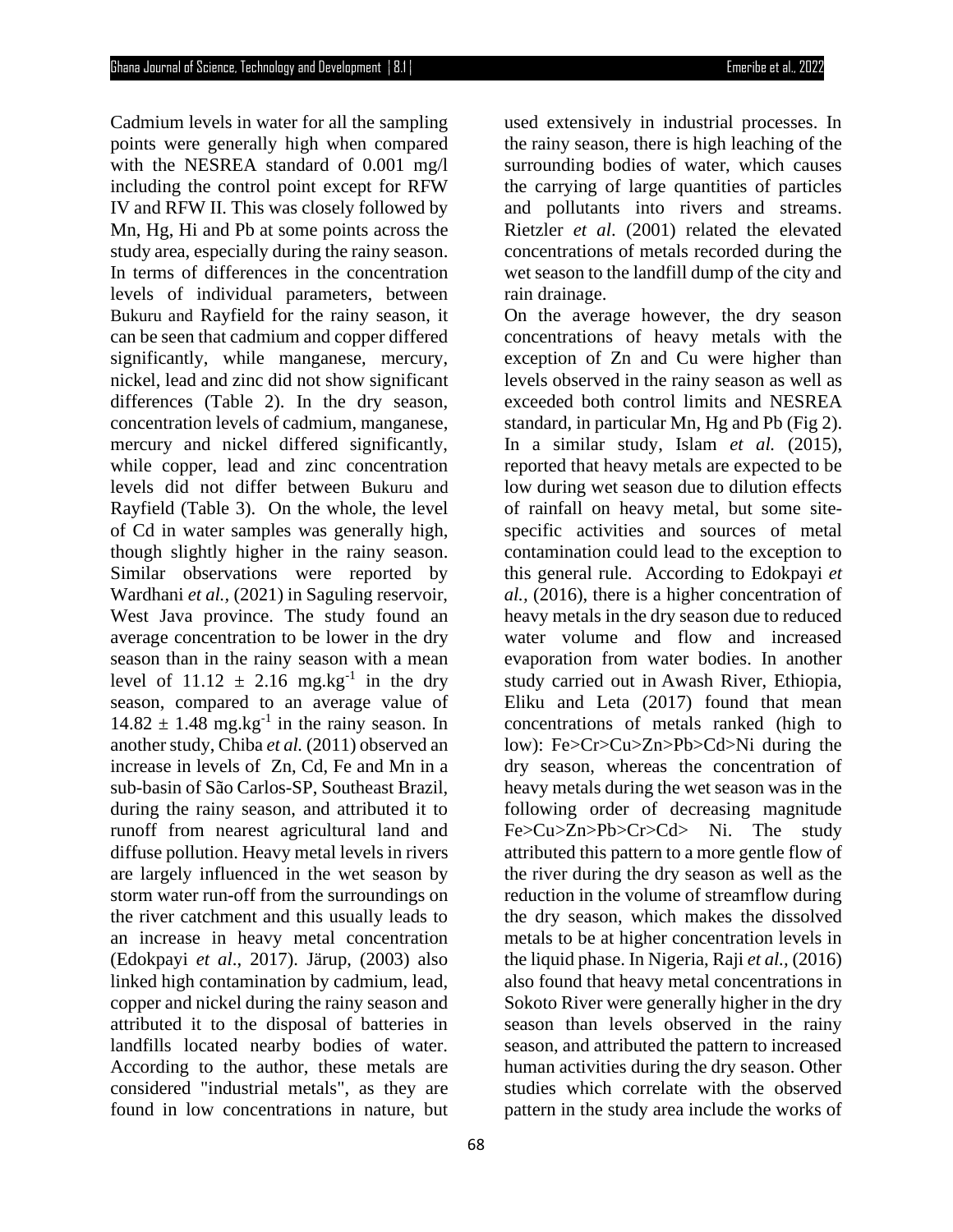Yao *et al.,* (2014) on seasonal and spatial variations of heavy metals in two typical Chinese Rivers, Concentrations, environmental risks, and possible sources, and Obasohan (2008) on the use of heavy metals load as an indicator of the suitability of the water and fish of Ibiekuma stream, in Ekpoma, Edo State, Nigeria, for domestic and consumption purposes.

For most sampling points, Mn levels in water samples were low for both locations when compared with the NESREA standard of 0.2 mg/l. Mn most points in Bukuru and Rayfield in the rainy season was low in contrast to the dry season. Mercury was low in all the sampling points in Bukuru and Rayfield water and the control when compared with the NESREA standard of 0.001 mg/l. The concentration of Hg in water samples was both low in the dry and rainy seasons (Table

2 &3). Cu level in water samples for all the sampling points in Bukuru, Rayfield and the control was low compared to the NESREA standard of 1.0 mg/l. Cu is an essential macronutrient that helps in the production of blood haemoglobin but in high concentration, it can cause anaemia, liver and kidney damage, stomach and intestinal irritation (Garba *et al*., 2012). The concentration of Ni was low in all the sampling points when compared with the NESREA standard of 0.1 mg/l although slightly higher in the dry than level the rainy seasons. The concentration of Ur in water samples was also very low in all the sampling points when compared with the NESREA standard 0.0013 mg/l, irrespective of the season. Similarly, the Zn level in water samples is low in all the sampling points when compared with the NESREA standard 3.0 mg/l. The concentration of Zn was also both low in dry and rainy seasons.



Fig. 2 Mean distribution of Heavy metals in water for rainy and dry seasons

Table 4: Concentration of heavy metals in soil in Bukuru (BSK), Rayfield (RFS) and the Control Point in Riyom in the rainy season.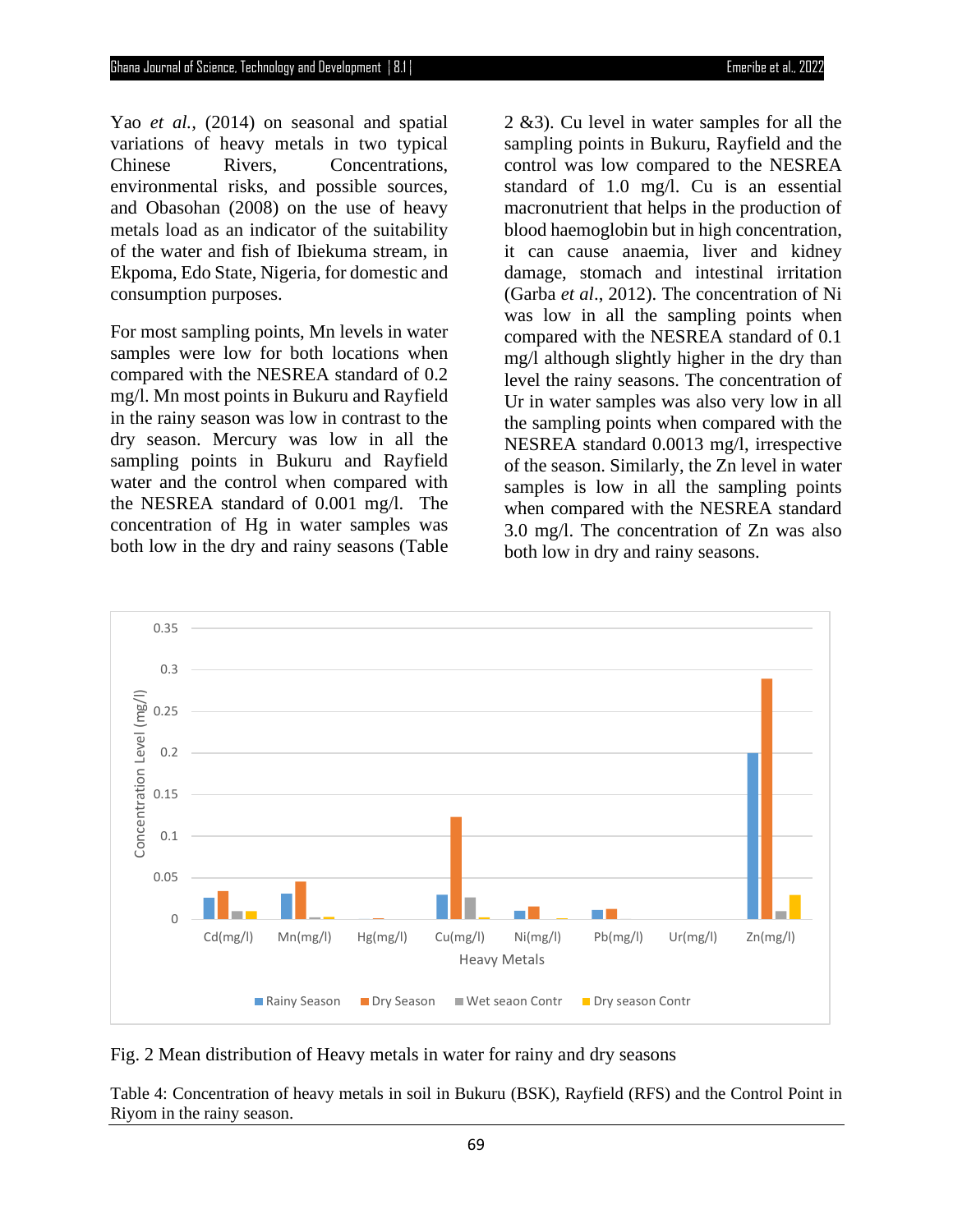| Samples                        | Cd(mg/l)                        | Mn(mg/l)                        | Hg(mg/l)                          | Cu(mg/l)                        | Ni(mg/l)                         | Pb(mg/l)                         | Ur(mg/l)                         | Zn(mg/l)                       |
|--------------------------------|---------------------------------|---------------------------------|-----------------------------------|---------------------------------|----------------------------------|----------------------------------|----------------------------------|--------------------------------|
| <b>BKS I</b>                   | 0.0916                          | 0.8170                          | 0.0610                            | 1.6881                          | 0.1426                           | 0.0631                           | 0.25                             | 1.8760                         |
| <b>BKS II</b>                  | 0.1236                          | 1.7110                          | 0.0173                            | 2.0421                          | 0.0857                           | 0.0760                           | 1.60                             | 2.0111                         |
| <b>BKS III</b>                 | 0.2160                          | 1.4666                          | 0.0167                            | 1.8160                          | 0.7000                           | 0.0598                           | 1.07                             | 1.5023                         |
| <b>BKS IV</b>                  | 0.1211                          | 1.0310                          | 0.0212                            | 2.1134                          | 1.3150                           | 0.1636                           | 0.45                             | 2.251                          |
| <b>BKS V</b>                   | 0.0819                          | 0.9560                          | 0.0130                            | 1.5667                          | 1.0244                           | 0.1660                           | 1.22                             | 1.4284                         |
| Mean $\pm SD$                  | $0.12684\pm0.$<br>053           | $1.19632\pm0.$<br>376           | $0.02584 \pm 0.$<br>019           | $1.84526 \pm 0.$<br>231         | $0.65354\pm0$<br>.538            | $0.1057 + 0.$<br>054             | $0.918 \pm 0.5$<br>57            | $1.81376 \pm 0.$<br>346        |
| S. Error                       | 0.024                           | 0.168                           | 0.009                             | 0.103                           | 0.241                            | 0.024                            | 0.249                            | 0.155                          |
| RFS I                          | 0.0395                          | 0.4126                          | 0.0010                            | 1.4881                          | 0.4210                           | 0.0395                           | 0.20                             | 1.2061                         |
| <b>RFS II</b>                  | 0.0038                          | 0.2474                          | 0.0023                            | 0.3202                          | 0.2378                           | 0.0045                           | 0.2947                           | 0.3154                         |
| <b>RFS III</b>                 | 0.520                           | 1.0341                          | 0.0001                            | 0.1470                          | 0.1470                           | 0.0520                           | 0.17                             | 1.3276                         |
| <b>RFS IV</b>                  | 0.0637                          | 0.4719                          | 0.0001                            | 1.0811                          | 1.0265                           | 0.0637                           | 1.01                             | 1.0926                         |
| <b>RFS V</b>                   | 0.0545                          | 0.37000                         | 0.0017                            | 0.7401                          | 0.0829                           | 0.0545                           | 0.40                             | 1.1690                         |
| Mean $\pm SD$<br>S. Error      | $0.1363 \pm 0.2$<br>15<br>0.096 | $0.5072 \pm 0.3$<br>05<br>0.137 | $0.00104 \pm 0.$<br>009<br>0.0004 | $0.7553 \pm 0.5$<br>48<br>0.245 | $0.38304 \pm 0$<br>.382<br>0.171 | $0.04284 \pm 0$<br>.023<br>0.010 | $0.41494 \pm 0$<br>.344<br>0.154 | $1.02214\pm0.$<br>404<br>0.181 |
| <b>RIYOM</b>                   | 0.0017                          | 0.0070                          | 0.0000                            | 0.0040                          | 0.0020                           | 0.0001                           |                                  | 0.0217                         |
| (CONTROL)                      |                                 |                                 |                                   |                                 |                                  |                                  |                                  |                                |
| <b>NESREA</b><br>Standard 2011 | 0.003                           | 0.00001                         | 0.0001                            | 0.0001                          | 0.59                             | 0.0001                           | 0.003                            | 3.0                            |
| $\rho$ -value 0.05<br>T test   | 0.442                           | 0.004                           | 0.009                             | 0.003                           | 0.10                             | 0.007                            | 0.062                            | 0.009                          |

Source: Field-work, (2019)

Table 5: Concentration of heavy metals in soil in Bukuru, (BSK), Rayfield (RFS) and the control point in Riyom in the dry season.

| Sample                       | Cd(mg/l)         | Mn(mg/l)         | Hg(mg/l)         | Cu(mg/l)         | Ni(mg/l)      | Pb(mg/l)        | Ur(mg/l)                 | Zn(mg/l)         |
|------------------------------|------------------|------------------|------------------|------------------|---------------|-----------------|--------------------------|------------------|
| BKS I                        | 0.0076           | 0.4594           | 0.0001           | 0.1072           | 0.0001        | 0.001           | $\overline{\phantom{0}}$ | 0.8172           |
| BKS II                       | 0.0876           | 1.3700           | 0.0120           | 2.1070           | 0.2160        | 0.0548          | 1.01                     | 1.8116           |
| <b>BKS III</b>               | 0.1026           | 1.4626           | 0.0176           | 2.7140           | 0.2461        | 0.0644          | 2.50                     | 2.0781           |
| <b>BKS IV</b>                | 0.1416           | 2.0717           | 0.0237           | 3.1701           | 1.1266        | 0.200           | 2.01                     | 2.4187           |
| BKS V                        | 0.0950           | 1.9660           | 0.0237           | 3.1701           | 1.1266        | 0.200           | 2.01                     | 2.4187           |
| Mean $\pm SD$                | $0.08688 \pm 0.$ | $1.46594\pm0.$   | $0.01542 \pm 0.$ | $2.25368 \pm 1.$ | $0.54308 + 0$ | $0.10404 \pm 0$ | $1.506 \pm 1.00$         | $1.90886 \pm 0.$ |
|                              | 048              | 640              | 009              | 276              | .541          | .090            |                          | 661              |
| S. Error                     | 0.023            | 0.286            | 0.004            | 0.571            | 0.242         | 0.041           | 0.447                    | 0.296            |
| RFS I                        | 0.0816           | 0.0412           | 0.0015           | 0.1410           | 0.0260        | 0.0777          | 1.3000                   | 1.3911           |
| <b>RFS II</b>                | 0.0166           | 1.0911           | 0.0101           | 1.4126           | 1.0489        | 0.0199          | 1.3000                   | 1.3911           |
| RFS III                      | 0.0290           | 1.2706           | 0.0120           | 1.71200          | 0.8561        | 0.1025          | 1.0200                   | 1.3720           |
| <b>RFS IV</b>                | 0.0345           | 1.3131           | 0.0133           | 2.0167           | 1.2933        | 0.0989          | 1.2000                   | 1.3750           |
| <b>RFS V</b>                 | 0.0799           | 1.2866           | 0.0114           | 2.1074           | 1.3166        | 0.1366          |                          | 1.3119           |
| Mean $\pm SD$                | $0.04832 + 0.$   | $1.00052 \pm 0.$ | $0.00966 \pm 0.$ | $1.47794 \pm 0.$ | $0.90818 + 0$ | $0.08712 \pm 0$ | $0.964 \pm 0.55$         | $1.36822 \pm 0.$ |
|                              | 030              | 543              | 005              | 795              | .528          | .043            |                          | 033              |
| S. Error                     | 0.014            | 0.243            | 0.002            | 0.355            | 0.236         | 0.019           | 0.246                    | 0.015            |
| <b>RIYOM</b>                 | 0.0775           | 0.0018           | 0.0001           | 0.0118           | 0.0110        | 0.0200          | $\overline{a}$           | 0.0674           |
| (CONTROL)                    |                  |                  |                  |                  |               |                 |                          |                  |
| <b>NESREA</b>                | 0.003            | < 01             | < 0.0001         | < 01             | < 0.59        | < 01            | < 0.003                  | 3.0              |
| Standard 2011                |                  |                  |                  |                  |               |                 |                          |                  |
| $\rho$ -value 0.05<br>T test | 0.098            | 0.002            | 0.02             | 0.004            | 0.016         | 0.27            | 0.159                    | 0.041            |

Source: Field-work, (2019)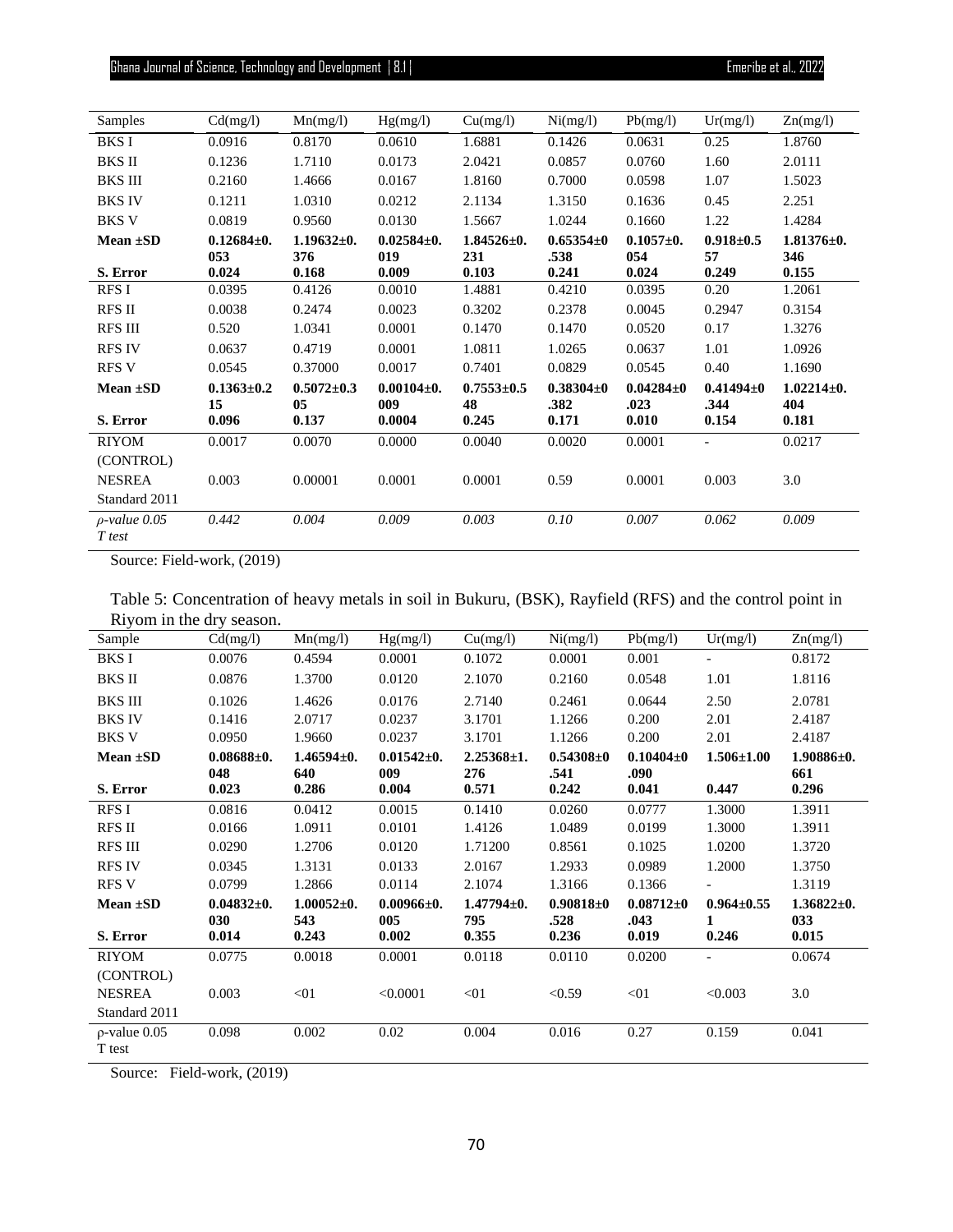In Tables  $4 \& 5$ , the results of the heavy metal concentration in soil samples in Bukuru and Rayfield are presented. All the heavy metals except for Zn were high in both seasons as well as exceeded levels at control points and NESEA standards. In Table 4, it can be seen that there is no significant difference in concentration levels of cadmium, nickel and uranium between Bukuru, and Rayfield locations, however, manganese, mercury, copper and lead showed significant differences. Similarly, in the dry season, there was a significant difference in the individual concentration levels except for cadmium and uranium (Table 5). On average, the dry season concentrations were higher than levels in the rainy season (Fig. 3). This pattern correlates with the findings of Saeed *et al.,* (2014) which found that the amounts of heavy metals in sediment were highest in the dry season and attribute it to the turbulence created by an increase of flow as a result of which some sediments and heavy metals inside them are displaced and carried away from the river bed. As summer starts, the rise in temperature and evaporation and the end of the rain period cause the rise in heavy metals concentration in water and finally in sediments because metal ions transfer from water to sediment (Saeed *et al.*2014). Hong *et al.,* (2021) in their study on Seasonal variation and ecological risk assessment of heavy metal in an Estuarine Mangrove Wetland in China, also found that the accumulation of metals was observed to be significantly higher in the dry season. The study found that Cr, Pb and Zn contents were significantly higher ( $p < 0.01$ ) in the dry season than in the wet season. In another study, on the seasonal variation and effect of heavy metal pollution on microbial load of marine sediment, Rivers State Nigeria, Ebah *et al.,* (2016) recorded that the distribution of heavy metals demonstrated a unique seasonal pattern with the highest concentration being in the dry season and lowest during the wet season. The pattern observed for this study is also in agreement with the work of Mohiuddinni *et al.* (2011).

In Nairobi Dam, Kenya, Ndeda *et al.,* (2017) recorded higher concentration Pb> Cd> Cu> Ni during the dry than during the wet season. Copper levels for example was significantly higher in the dry than wet season (P<0.001). The authors attributed this to this is attributed to the concentration of metals on sediments arising from higher temperatures in the dry season. Lead on the other hand was also significantly higher in the dry than wet season  $(P \le 0.018)$  and this was due to the settlement of metals concentrated sediments and higher temperatures in the dry season. A similar finding was shown by Kikuchi *et al.* (2009) on a study of characterization of heavy metal pollution in river sediment of Hanoi City and its downstream area. The study revealed concentrations of heavy metals (As, Cr, Cu, Mn, Ni and Zn) in the sediments of the Nhue River were higher in the dry season than in the rainy season. Another study by Mondol *et al.* (2011) on seasonal variation of heavy metals concentrations in water and plant samples around Tejgaon industrial area of Bangladesh showed that in the rainy season the pollution was lower because heavy rainfall was flushed out through the canal into the adjoining vast flood zone. As the rainy season receded the soils and water were enriched with the pollution load (Chamon *et al.,* 2009; Ullah *et al*., 1999). Apart from reduction in the dilution effects of precipitation, high temperature in the dry season affects heavy metal accumulation in sediment through increased evaporation. Fritioff *et al*. (2005) reported an increase in metal bioaccumulation of zinc, lead, silver, chromium and cadmium except for iron and zinc in the shoots of aquatic plants with increasing temperature.

On location to location basis, Cd in sediment for both rainy and dry seasons was high for all the sampling points. A similar pattern was found for all the sampling points except the control point. The high levels of Cd may be attributed to its association with the bedrock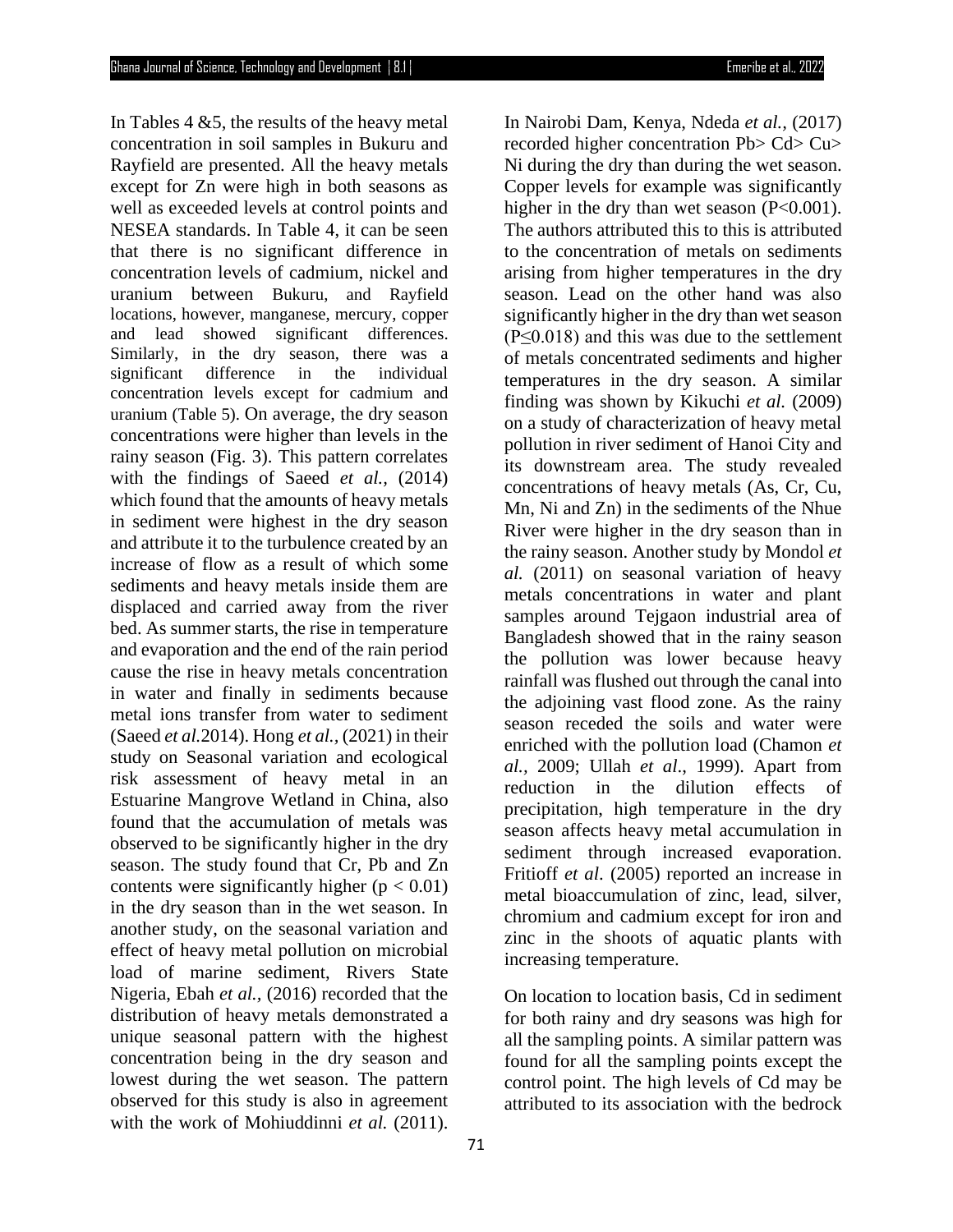in the study area. Other sources of discharging Cd into the environment which include the usage of phosphate fertilizers, sewage sludge, industrial effluents from refined petroleum products (Vivian *et al*., 2012) and household wastes can also say to be low in the study area. This is expected of the study area, as agricultural and residential land use activities are common around the study area. Mn level in sediment was also high in most sampling points in Bukuru except point BSK I. The high level of Mn in sediment may be attributed to the weathering of geological parent materials in the study area. Hg level in sediment was relatively high in all the sampling points in Bukuru and Rayfield soil except the control point when compared with the NESREA standard of 0.0001 mg/l. and this may be due to its release during the mining process since the ponds are abandoned mind sites. The most common natural forms of mercury found in the environment are metallic mercury, mercuric sulphide (cinnabar ore, mercuric chloride, and methyl mercury). Each of them has its profile of toxicity (Bernhoft, 2012). Methyl mercury is of particular concern because it can build up in certain edible freshwater and saltwater fish and marine mammals to levels that are many times greater than levels in the surrounding water. Metallic mercury is a liquid at room temperature, but some of the metal will evaporate into the air and can be carried long distances. In the air, the mercury vapour can be changed into other forms of mercury and can be further transported to water or soil in rain or snow (Bernhoft, 2012). Inorganic mercury may also enter water or soil from the weathering of rocks that contain mercury, from factories or water treatment facilities that release water contaminated with mercury, and from the incineration of municipal garbage that contains mercury (for example, in thermometers, electrical

switches, or batteries that have been thrown away (Lar et at, 2000). The copper level was also high in all the sampling points in Bukuru and Rayfield except Rayfield points II, III, V and the control when compared to the NESREA standard of <1.0 mg/l in the sediment samples. Nickel concentration in sediment was low except in Bukuru points III, IV, V and Rayfield point IV when compared with NESREA standard <0.59 mg/l (Table 4&5). The high concentration of Ni in sediment in these sampling points may be attributed to the nature of the underlying rocks, household wastes, sewage sludge and farm runoff. Ni can be carcinogenic and toxic in high concentrations. The concentration of Pb was low in all the sampling points except Bukuru points IV and V when compared with the NESREA standard of <1.0 mg/l. For most sampling points Pb was also low in both dry and rainy seasons were low. This may be as a result of the non-association of lead to the bedrock in Bukuru and Rayfield and lack of the presence of secondary sources of contaminants. Uranium concentration of Ur was very high in all the sampling points when compared with the NESREA standard of <0.003 mg/l. This shows that the concentration of Ur was high in both the dry and rainy seasons for all the sampled locations. This is in agreement with Adiukwu-Brown *et al* (2001) who reported the radio-active readings of some of the abandoned mines in Jos and environs are very high. Zn level in sediment was low in all the sampling points when compared with the NESREA standard 3.0 mg/l except in the control. The concentrations of Zn were low in both dry and rainy seasons in Bukuru and Rayfield. In Tables, 6 results of student T-test comparison of the mean concentration of heavy metals between soil and water samples, between seasons and locations are presented.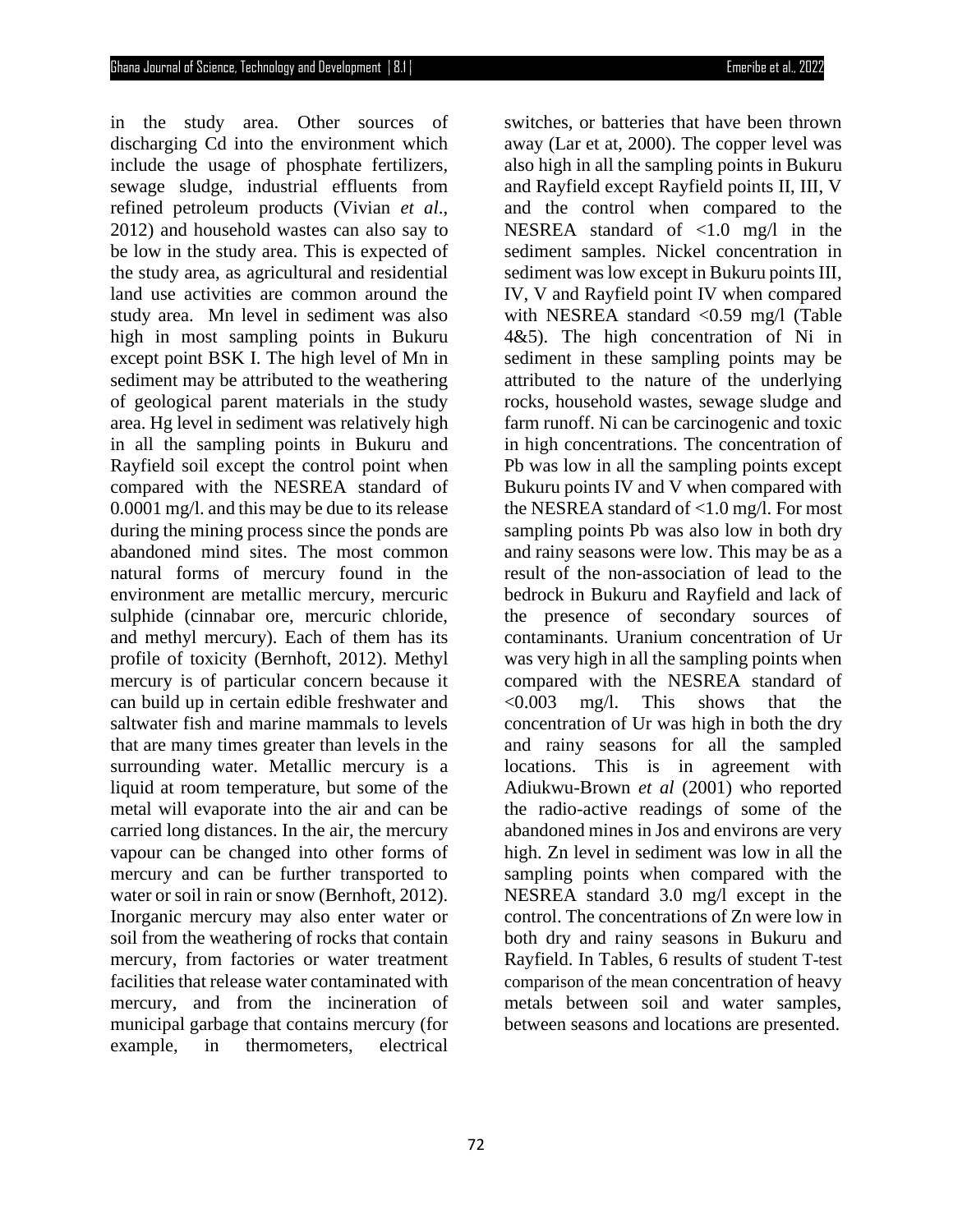

Fig. 3 Mean distribution of Heavy metals in sediment samples for rainy and dry seasons

|  |  | Table 6: Student T-test comparison of mean in heavy metal levels between seasons, locations and |  |  |  |  |  |
|--|--|-------------------------------------------------------------------------------------------------|--|--|--|--|--|
|  |  | contaminants indicators (water and sediment).                                                   |  |  |  |  |  |

| Student's T-test comparison of mean concentration levels metals between soil and water in both sample locations    |                                                                                                                     |        |        |        |        |        |                |        |        |               |  |
|--------------------------------------------------------------------------------------------------------------------|---------------------------------------------------------------------------------------------------------------------|--------|--------|--------|--------|--------|----------------|--------|--------|---------------|--|
| Sample                                                                                                             | C <sub>d</sub>                                                                                                      | Mn     | Hg     | Cu     | Ni     | Pb     | Ur             | Zn     | Mean   | $\rho$ -value |  |
|                                                                                                                    | (mg/l)                                                                                                              | (mg/l) | (mg/l) | (mg/l) | (mg/l) | (mg/l) | (mg/l)         | (mg/l) |        |               |  |
| Water                                                                                                              | 0.030                                                                                                               | 0.038  | 0.001  | 0.077  | 0.013  | 0.012  | $\blacksquare$ | 0.245  | 0.0067 |               |  |
| Soil                                                                                                               | 0.100                                                                                                               | 1.042  | 0.013  | 1.583  | 0.622  | 0.085  | 0.951          | 1.528  | 0.4071 | 0.006         |  |
|                                                                                                                    | Student's T-test comparison of mean concentration levels of heavy metals in water samples between the rainy and dry |        |        |        |        |        |                |        |        |               |  |
| season                                                                                                             |                                                                                                                     |        |        |        |        |        |                |        |        |               |  |
| Wet season                                                                                                         | 0.026                                                                                                               | 0.031  | 0.000  | 0.030  | 0.010  | 0.011  | 0.000          | 0.200  | 0.0386 | 0.052         |  |
| Dry Season                                                                                                         | 0.034                                                                                                               | 0.045  | 0.001  | 0.123  | 0.015  | 0.013  | 0.000          | 0.290  | 0.0065 |               |  |
| Student's T-test comparison of mean concentration levels of heavy metals in soil samples between the rainy and dry |                                                                                                                     |        |        |        |        |        |                |        |        |               |  |
| season                                                                                                             |                                                                                                                     |        |        |        |        |        |                |        |        |               |  |
| Wet season                                                                                                         | 0.132                                                                                                               | 0.852  | 0.013  | 1.300  | 0.518  | 0.074  | 0.666          | 1.418  | 0.622  | 0.015         |  |
| Dry Season                                                                                                         | 0.068                                                                                                               | 1.233  | 0.013  | 1.866  | 0.726  | 0.096  | 1.235          | 1.639  | 0.859  |               |  |
| Student's T-test comparison of mean levels of heavy metals in water samples between Bukuru and Rayfield            |                                                                                                                     |        |        |        |        |        |                |        |        |               |  |
| Bukuru pond                                                                                                        | 0.042                                                                                                               | 0.046  | 0.001  | 0.081  | 0.011  | 0.011  | 0.000          | 0.249  | 0.055  | 0.053         |  |
| Rayfield pond                                                                                                      | 0.018                                                                                                               | 0.030  | 0.001  | 0.072  | 0.015  | 0.013  | 0.000          | 0.241  | 0.049  |               |  |
| Student's T-test comparison of mean levels of heavy metals in soil samples between Bukuru and Rayfield             |                                                                                                                     |        |        |        |        |        |                |        |        |               |  |
| Bukuru pond                                                                                                        | 0.107                                                                                                               | 1.331  | 0.021  | 2.049  | 0.598  | 0.105  | 1.212          | 1.861  | 0.911  | 0.019         |  |
| Rayfield pond                                                                                                      | 0.092                                                                                                               | 0.754  | 0.005  | 1.117  | 0.646  | 0.065  | 0.689          | 1.195  | 0.570  |               |  |

Source: Fieldwork, 2019. Student's T-test tested at 0.05 statistical threshold

From table 6, there is a significant difference in the mean concentration of all heavy metals between soil and water samples in unreclaimed mining ponds of Bukuru and Rayfield irrespective of the season. On the

whole, mean levels of all the heavy metals were higher in the dry season when compared to the rainy season in sediment samples, while concentration levels in water samples did not show evidence of significant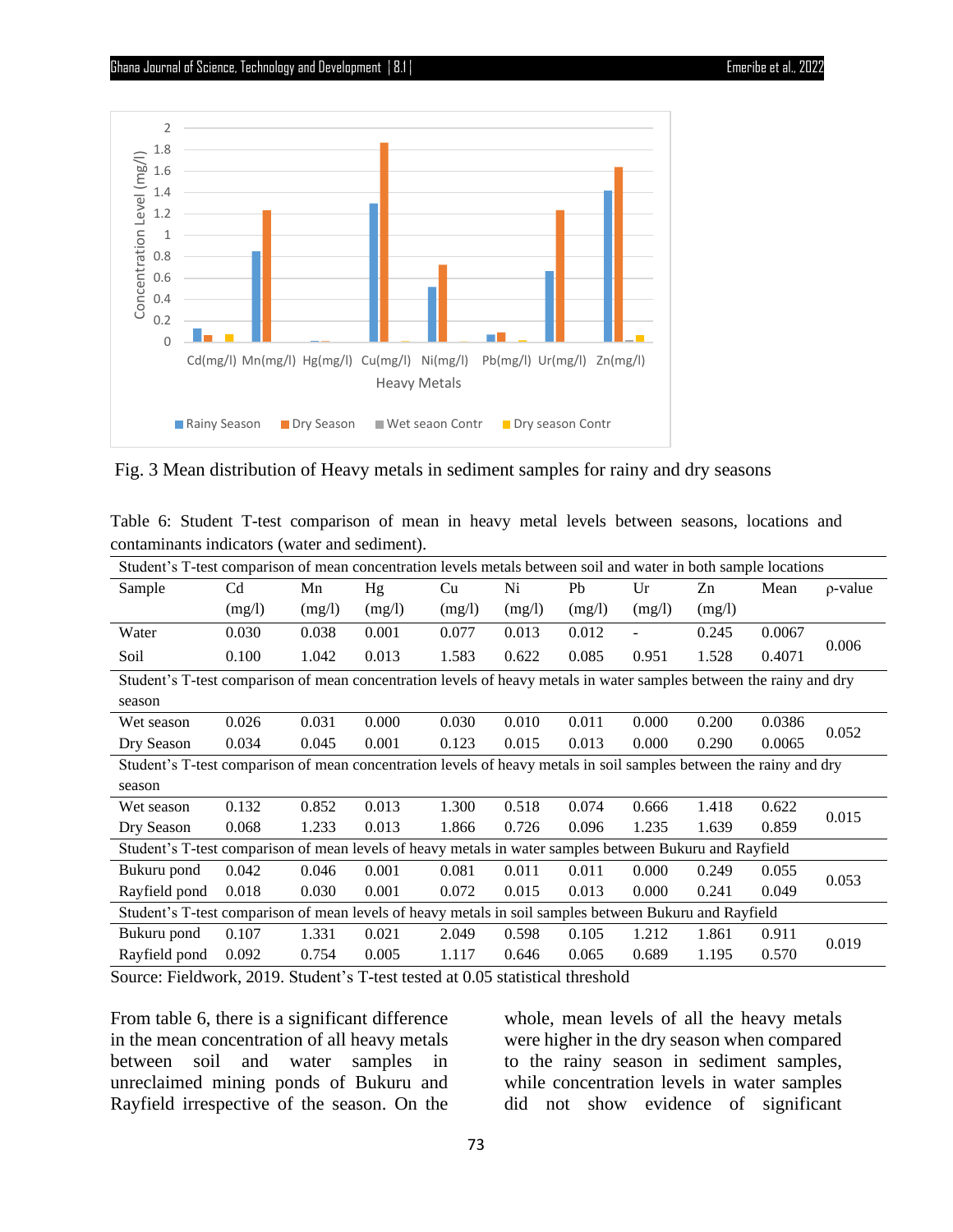differences. This is expected as the man-made pond retains water through the year though with little variation in reservoir volume within the year. The high concentrations of these heavy metals in the dry season may be attributed to the reduction in the dilution effect of rainfall. The mean concentration of cadmium (0.0676 mg/l) in the dry season was lower than the level observed in the rainy season (0.13157 mg/l). This may be attributed to other sources of pollution in the rainy season such as agricultural and industrial influents (Vivian *et al*, 2012). The statistically significant difference was not established in mean heavy metals levels in the water samples between Bukuru and Rayfield unreclaimed mining sites. However, variation .

was observed for concentration levels in soils between the two locations.

In Tables 7 &8, the mean values of each of the heavy metals compared to the WHO/NESREA standard are presented. The mean values of the concentrations of each of the heavy metals were all low when compared with the WHO (2011)/NESREA standard except for Cadmium (Table 7). The high concentration of Cadmium in the soil and water samples above permissible limits may be attributed to its association with the bedrock in Bukuru and Rayfield and other sources of pollution such as agricultural and industrial effluents.

Table 7: Comparison of Observed Values of Levels of heavy metals in soil with WHO and NESREA Standards (One sample t-test)

| Parameters | Mean     | <b>WHO</b>     | <b>NESREA</b> |
|------------|----------|----------------|---------------|
|            | (mg/l)   | (mg/l)         | (mg/l)        |
| Cadmium    | 0.099585 | 0.003          | 0.003         |
| Manganese  | 0.999503 | 3              | 0.0001        |
| Mercury    | 0.034323 | 0.05           | 0.0001        |
| Copper     | 1.54498  | $\overline{c}$ | 0.0001        |
| Nickel     | 0.621955 | 0.7            | 0.059         |
| Lead       | 0.113855 | 0.4            | 0.0001        |
| Uranium    | 0.950735 | 0.07           | 0.003         |
| Zinc       | 1.478245 | 3              | 3             |

There is no significant difference in concentration levels between the observed mean values and NESREA standard  $(p>0.05, d = 0.209)$ 

| Parameters | Mean     | <b>WHO</b> | <b>NESREA</b> |
|------------|----------|------------|---------------|
|            | (mg/l)   | (mg/l)     | (mg/l)        |
| Cadmium    | 0.030025 | 0.003      | 0.001         |
| Manganese  | 0.038085 | 0.04       | 0.2           |
| Mercury    | 0.00081  | 0.05       | 0.001         |
| Copper     | 0.076525 | 2          |               |
| Nickel     | 0.01294  | 0.07       | 0.1           |
| Lead       | 0.013105 | 0.01       | 0.01          |
| Uranium    | 0.00097  | 0.0001     | 0.0013        |
| Zinc       | 0.23789  | 3          | 3             |

Table 8: Comparison of Observed Values of Levels of the heavy metals in water with WHO and NESREA Standards (One sample t-test)

There is no significant difference in concentration levels between the observed mean values and NESREA standard  $(p>0.05, d = 0.0999)$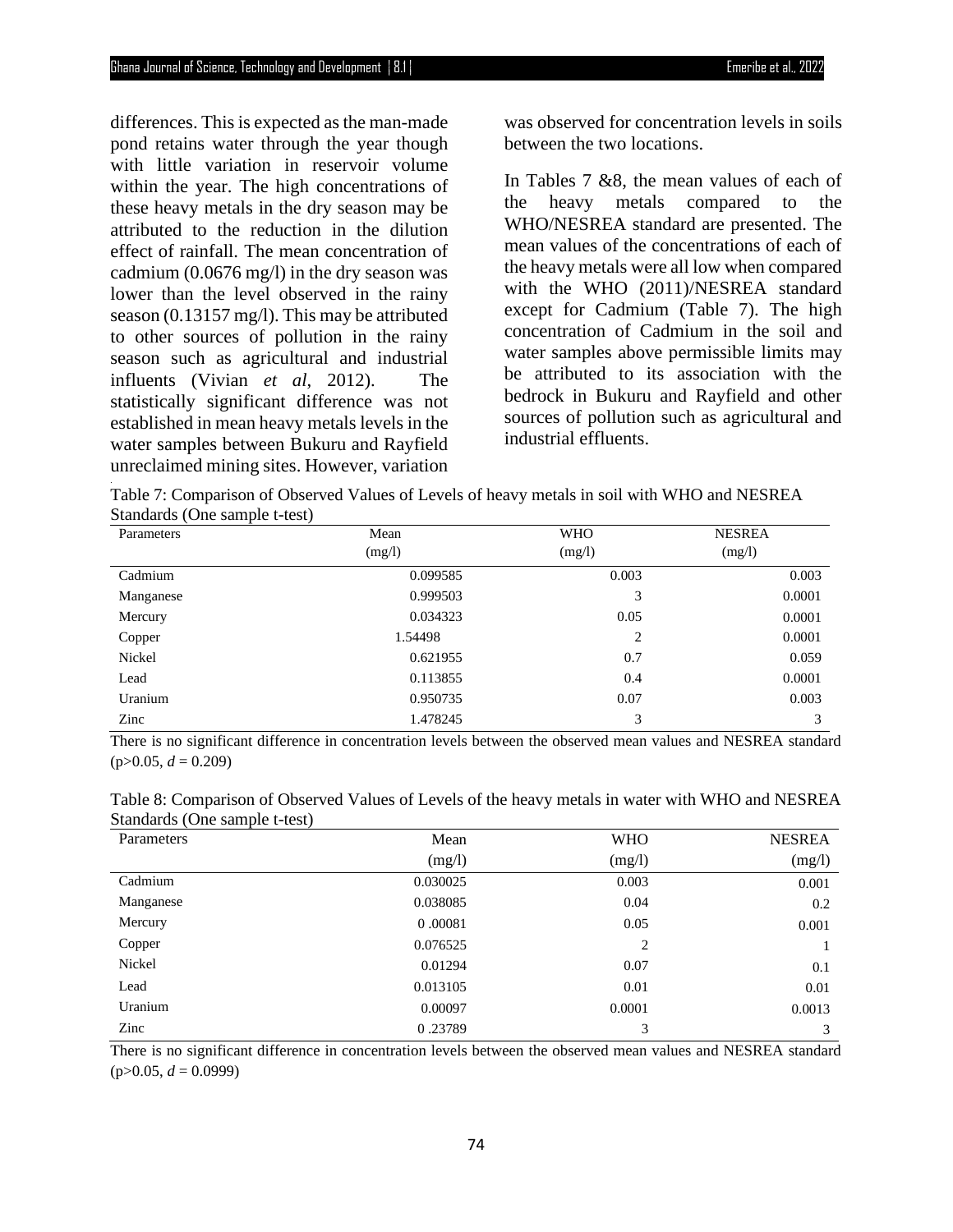Cadmium in high concentration is extremely toxic and carcinogenic (Butu *et al.,* 2019). Cadmium has no biological functions to humans, it has been linked to several health problems including renal tubular dysfunction, pulmonary emphysema and possibly Osteomalacia, a situation where the calcium in the bones is replaced by Cd in humans which results in cancer of the bones (Jarup and Jarup, 2003). Target organs include the liver, placenta, kidneys, lungs, brain and bones (Reilly, 2002). More so, the consumption of water with a high concentration of Cd can cause adverse health effects to end users especially since Cd is toxic to fish and other aquatic organisms. Cadmium is considered no-essential for living organisms and long term exposures to Cadmium also induce renal damage, cancer and increased blood pressure (Chaitali and Jayashree, 2013). The known fatal effects of heavy metal toxicity in drinking water include damaged or reduced mental and central nervous function and lower energy levels. They also cause irregularity in blood composition, badly affect vital organs such as kidneys and liver (Sher, *et al.,* 2011).

Mercury can enter and accumulate in the food chain and eventually be ingested by humans. Symptoms of mercury poisoning include permanent damage to the brain and kidneys, personality changes (irritability, shyness, and nervousness), tremors, changes in vision, deafness, muscle coordination, loss of sensation, and difficulties with memory (Garnier, 1981; Berlin *et al.,* 2007). In addition to the brain damage, metallic mercury is also deposited in the thyroid (Guzzi *et al.* 2006; Berlin *et al.,* 2007; breast (Crespo-Lopez *et al.,* 2009), myocardium (Frustaci *et al*., 1999), muscles (Berlin *et al.,* 2007), adrenals (Berlin *et al.,* 2007), liver (Hahn *et al.,* 1989), kidneys (WHO, 1991), and prostate (Berlin *et al.,* 2007) and may be associated with dysfunction of those organs (Bernhoft, 2012).

When level Ni is high, it can be carcinogenic and toxic in high concentrations. The concentration of Pb in water samples was low for both low in dry and rainy seasons and all the sampling points when compared with the NESREA standard of 0.01 mg/l. Lead is a well-known neurotoxin. Impairment of neuro development in children is the most critical effect and the presence of Pb poses a high health risk of Pb poisoning as the element is known to be toxic even at low levels (Mwegoha and Kihampa, 2010). Other effects of Pb poisoning include deficiency in cognitive function due to destruction of the central nervous system, abdominal pain and discomfort, formation of weak bones as Pb replaces calcium and causes anaemia due to reduction of enzymes concerned with the synthesis of red blood cells (Lars, 2003). According to Rahman *et al*., (2012). Prolonged exposure to Pb has been linked to mental retardation, coma and eventual death.

Ingestion of Cu and Zn have been reported to cause kidney problems such as nephritis and anuria (Rahman *et al*., 2012; Adams *et al.,*  2014). Elevated levels on the other hand are known to cause sub-lethal effects (Nussey *et al*., 2000). Other known health-related effects of Ni are skin allergies, lung fibrosis, variable degrees of kidney and cardiovascular system poisoning and stimulation of neoplastic transformation. Nickel sulphide fume and dust are believed to be carcinogenic, and various other Ni compounds may be as well (Kasprzak *et al*., 2003). Since the water in unreclaimed mining ponds in Bukuru and Rayfield are used for fish farming, irrigating and domestic purposes, it is of great concern that Cd is in high a concentration because it is extremely toxic and carcinogenic.

# **CONCLUSION AND RECOMMENDATION**

This present study found high levels of cadmium concentration in both water and soil samples for above permissible limits. There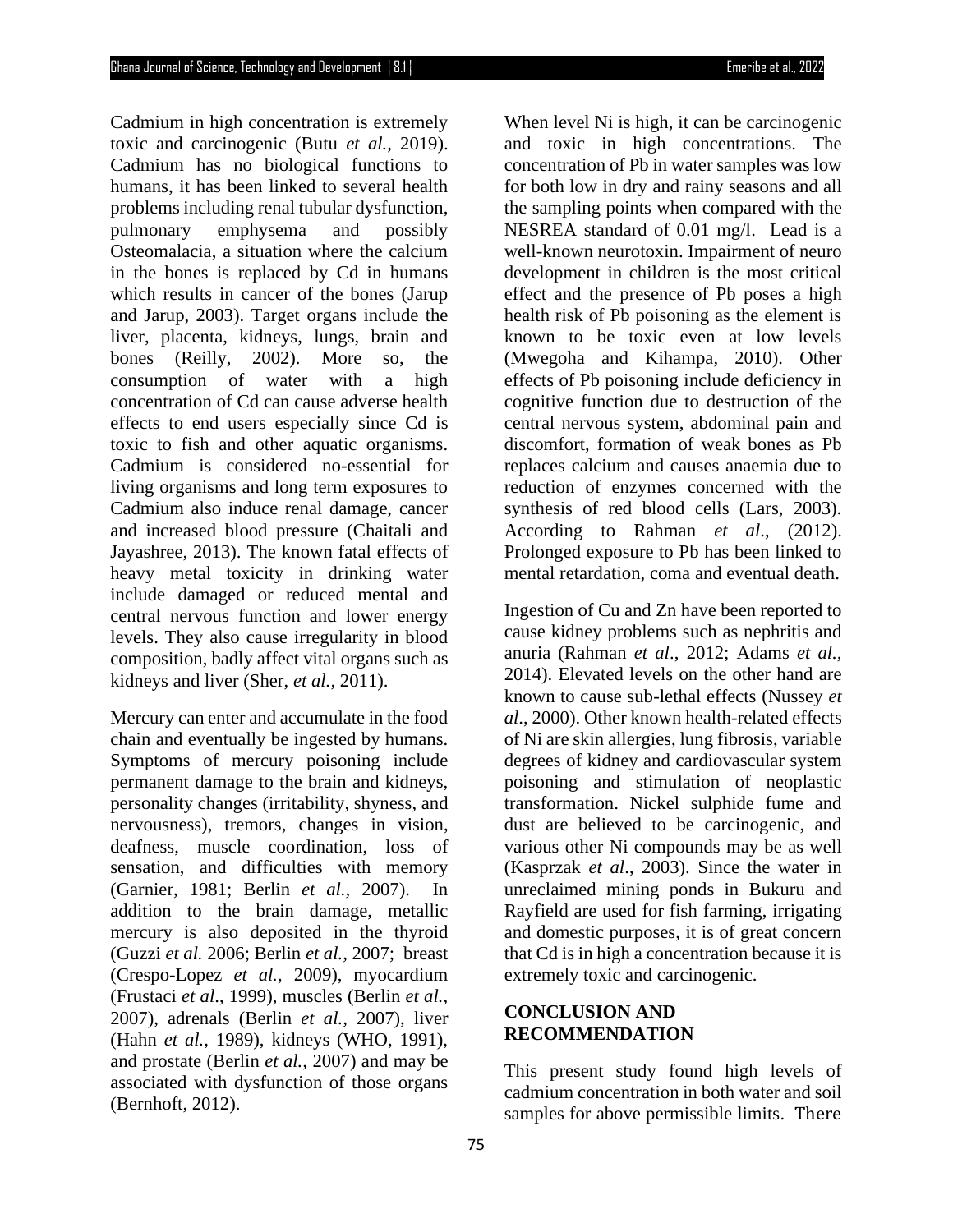is a significant difference in heavy metal levels between water and sediment samples. In terms of spatial significant difference in concentration levels, there was no significant difference in concentration levels in water samples between Bukuru and Rayfield sites. However, variation was observed for concentration levels in soils between the two locations. The concentration of heavy metals during the dry season was higher than the wet season in soil samples, although this variation was not statistically significant in water samples. In sediment, Mn, Hg Cu were very high and above permissible limits, especially in the dry season. Although most of the concentrations were within permissible limits in water, the intensive agricultural and residential land use activities around the study area make the area susceptible to further pollution. Since these unreclaimed mined-out sites are currently been used for fish farming and irrigation agriculture, there is a need to carry out further study on fish and vegetables harvested from these ponds to ascertain their bioaccumulation levels

#### **REFERENCES**

- Adams, S.V., Quraishi, S.M., Shafer, M.M., Passarelli, M.N., Freney, E.P., Chlebowski, R.T., Luo, J., Meliker, J.R., Mu, L. & Neuhouser, M.L.(2014). Dietary cadmium exposure and risk of breast, endometrial, and ovarian cancer in the Women's Health Initiative. *Environmental Health. Perspective* 122, 594-600
- Adeboye, M.A. (2012). Effect of Mining on Farming in Jos South Local Government Area of Plateau State. *Journal of Soil Science and Environmental Management.*3 (4),77 83
- Adiku-Brown, M.E and Ogezi, A.E (2001). The Significance of Mill Tailing: The Case Study of Parts of Jos and Its Environs. *Journal of Environmental Sciences*, 4(2): 205-211
- Alexander, M. J. (1985). A *Historical Introduction to the Reclamation of Mine Land on the Jos Plateau: JPERDP*  Interim Report No 4. Department of Geology and Mining, University of Jos, Nigeria.Pp.111
- Alford, M.T., Rackham, I.J., Turley, P. & Hill, M. (1997). A Review of the Bureacratic, Political and Legislative Problems Encountered in the Reclamation of the Plateau Tin Fields. *The Journal of Landscape Design Conservation and Reclamation Planning and Urban Geology.*5 (2), 104-112
- APHA (1995). *Standard methods for the examination of water and waste water*, 19th. Ed, American Public HealthVAssociation, American Water Works Association & Water Environment Federation, Washington, DC
- Asklund, R. & Eldvall, B. (2005). *Contamination of water resources in Tarkwa mining area of Ghana*. Department of Engineering Geology, Lund University, Sweden
- Awuchi, C.G., Asoegwu, C.R., Nwosu, O.U., Kalu, C. T., Madumere, C.C., Obunaonye, C.O., Nwobodo, F.U. & Orji, C G (2020). Assessment of Trace Metals Contamination on Soil from Abandoned Artisanal Tin Mining Paddock in Barkin-ladi Area of Plateau Stat. *International Journal of Advanced Academic Research* 6(11), 1-18
- Berlin, M., Zalups, R. K., & Fowler B.A. (2007). "Mercury," in Handbook on the *Toxicology of Metals,* G. F. Nordberg, B. A. Fowler, M. Nordberg, and L. T. Friberg, Eds., chapter 33, Elsevier, New York, NY, USA, 3rd edition,
- Bernhoft, R.A. (2012). Mercury Toxicity and Treatment: A Review of the Literature. *Journal of Environmental and Public Health* Volume 2012, Article ID 460508, 10 pages doi:10.1155/2012/460508
- Butu, A.W. (2011). *Sources and Levels of Metal Contaminants in River Kubanni, Zaria, Nigeria*. Ph.D Thesis, Department of Geography Ahmadu Bello University, Zaria. Nigeria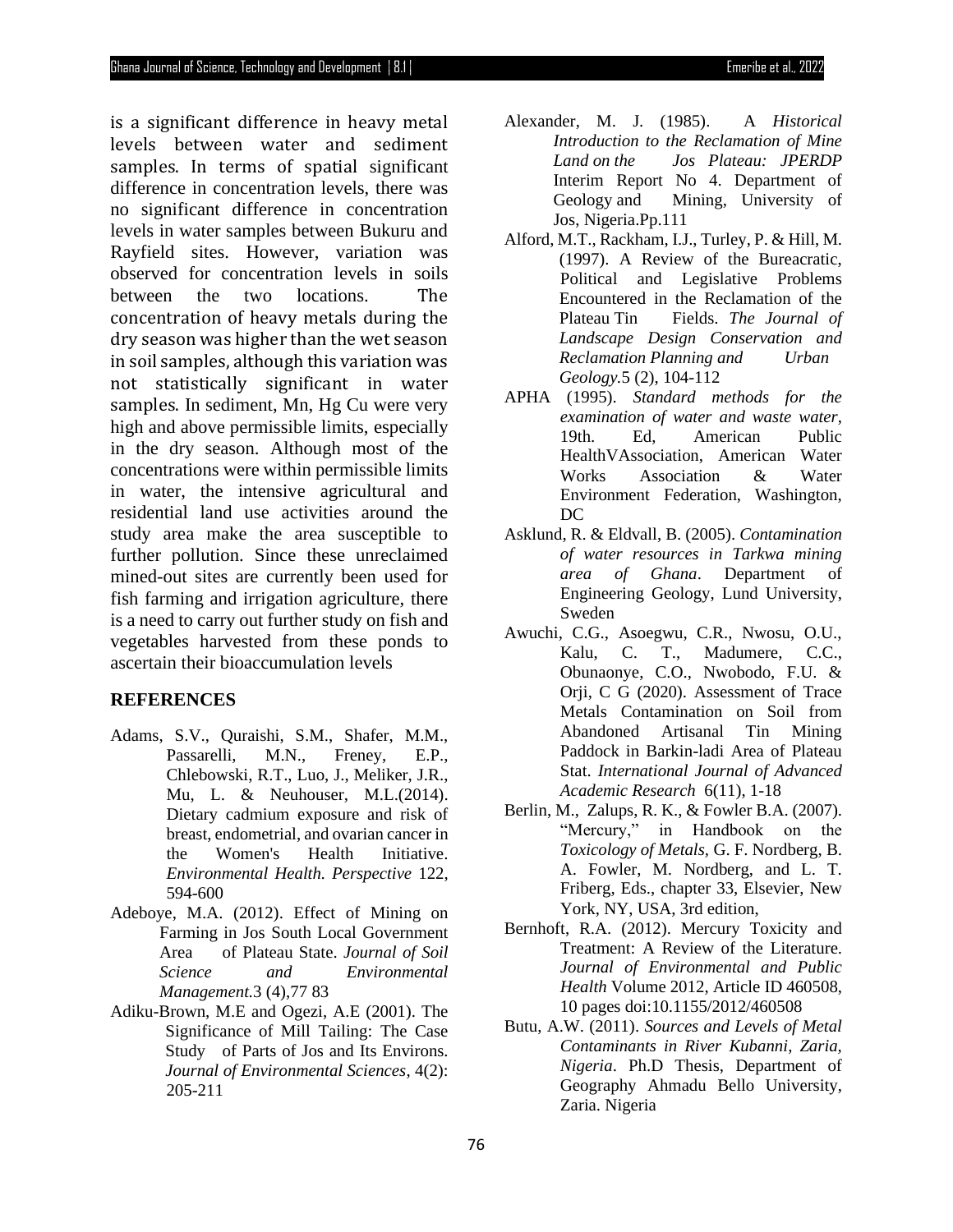- Butu, A.W., Bello, M.I., Atere, P.M. & Emeribe, C.N. (2019). Assessment of Heavy Metals Pollution in the Surface Water from Thomas Dam, Kano State, Nigeria. *Nigerian Research Journal of Engineering and Environmental Sciences* 4(2), 789-800
- Chaitali M.V. & Jayashree D (2013). "Review of Heavy Metals in Drinking Water and Their Effect on Human Health," *International Journal of Innovative Research in Science, Engineering and Technology,* 2(7), 2992- 2996
- Chamon, A.S, Mondol, M.N, Faiz, B, Rahman, M.H, Elahi, S.F (2009). Speciation analysis of Ni in the soils of Tejgaon industrial area of Bangladesh. *Bangladesh J. Sci. Ind. Res*. 44(1):87-108
- Chiba, W.A.C, Passerini, M.D., Baio, J.A.F, Torres, J.C & Tundisi, J.G (2011): Seasonal study of contamination by metal in water and sediment in a sub-basin in the Southeast of Brazil. *Braz. J. Biol.,* 71(4): p. 833-843
- Crespo-Lopez, M. E., Mac ´ edo G. L. & Pereira S. I. D.(2009). "Mercury and human genotoxicity: critical considerations and possible molecular mechanisms," *Pharmacological Research*, 60(4), 212– 220, 2009
- Dabi, D.O.(1990). *Farming Possibilities on the Soil of the Heavily Mined Terrain in Rayfield area of the Jos Plateau*. Msc. Thesis (Unpublished), Dept. of Geography and Planning, University of Jos, Nigeria.
- Ebah E, Tersagh I,. Okpokwasili G. C (2016). Studies on Seasonal Variation and Effect of Heavy Metal Pollution on Microbial Load of Marine Sediment. *American Journal of Marine Science,* 4(1) 4-10
- Edokpayi, J. N., Odiyo, J. O., Popoola, O. E., & Msagati, T. A. M (2017). Evaluation of temporary seasonal variation of heavy metals and their potential ecological risk in Nzhelele river, South Africa. *Open Chem.,* 15(1), 272-282, doi:10.1515/chem-2017-0033.
- Edokpayi, J. N., Odiyo, J. O.; Popoola, O. E., & Msagati, T. A. M. (2016). Assessment of

trace metals contamination of surface water and sediment: A case study of Mvudi river, South Africa. *Sustainability*, 8(2), doi:10.3390/su8020135

- Edun, E.O & Davou, D. D (2013). Inventory of Abandoned Mine Ponds/Dams on The Jos-Bukuru North-Central Nigeria Using G.I.S And Remote Sensing Technique. *The International Journal of Engineering and Science.* 2(5), 62-71
- Eliku, T. and Leta, S (2017). Spatial and seasonal variation in physicochemical parameters and heavy metals in Awash River, Ethiopia. *Applied Water Science* 8:177
- Federal Department of Museum and Monuments (1979). The History of Tin Mining in Nigeria, *National Museum*, 1, 1- 50, Jos.
- Fritioff, A; Kautsky, L; Greger, M (2005). Influence of temperature and salinity on heavy metal uptake by submersed plants. *Environ Pollut*, 133: 265– 274.
- Frustaci A., Magnavita N. & Chimenti C. (1999). "Marked elevation of myocardial trace elements in idiopathic dilated cardiomyopathy compared with secondary cardiac dysfunction," *Journal of the American College of Cardiology*, 33(6),1578–1583
- Garba, Z.N., Hamza, S.A. and Galadima, A. (2012). Arsenic Level speciation in Fresh Water from Karae Local Government Area, Kano State, Nigeria. *International Journal of Chemistry,* India 20(20), 113- 117
- Garnier, R., Fuster, J. M, & Conso, F. (1981). "Acute mercury vapour poisoning," *Toxicological European Research,*  3(2):77–86, 1981
- Guzzi, G., Grandi, M. & Cattaneo, C (2006). "Dental amalgam and mercury levels in autopsy tissues: food for thought," *American Journal of Forensic Medicine and Pathology*, 27(1), pp. 42–45
- Hahn, L. J., Kloiber, R., Vimy., M. J., Takahashi, Y & Lorscheider, F. L (1989). "Dental 'silver' tooth fillings: a source of mercury exposure revealed by whole-body image scan and tissue analysis," *FASEB Journal*, 3(14), 2641–2646
- Hong, H.; Zhang, B.; Lu, H. (2021). Seasonal Variation and Ecological Risk Assessment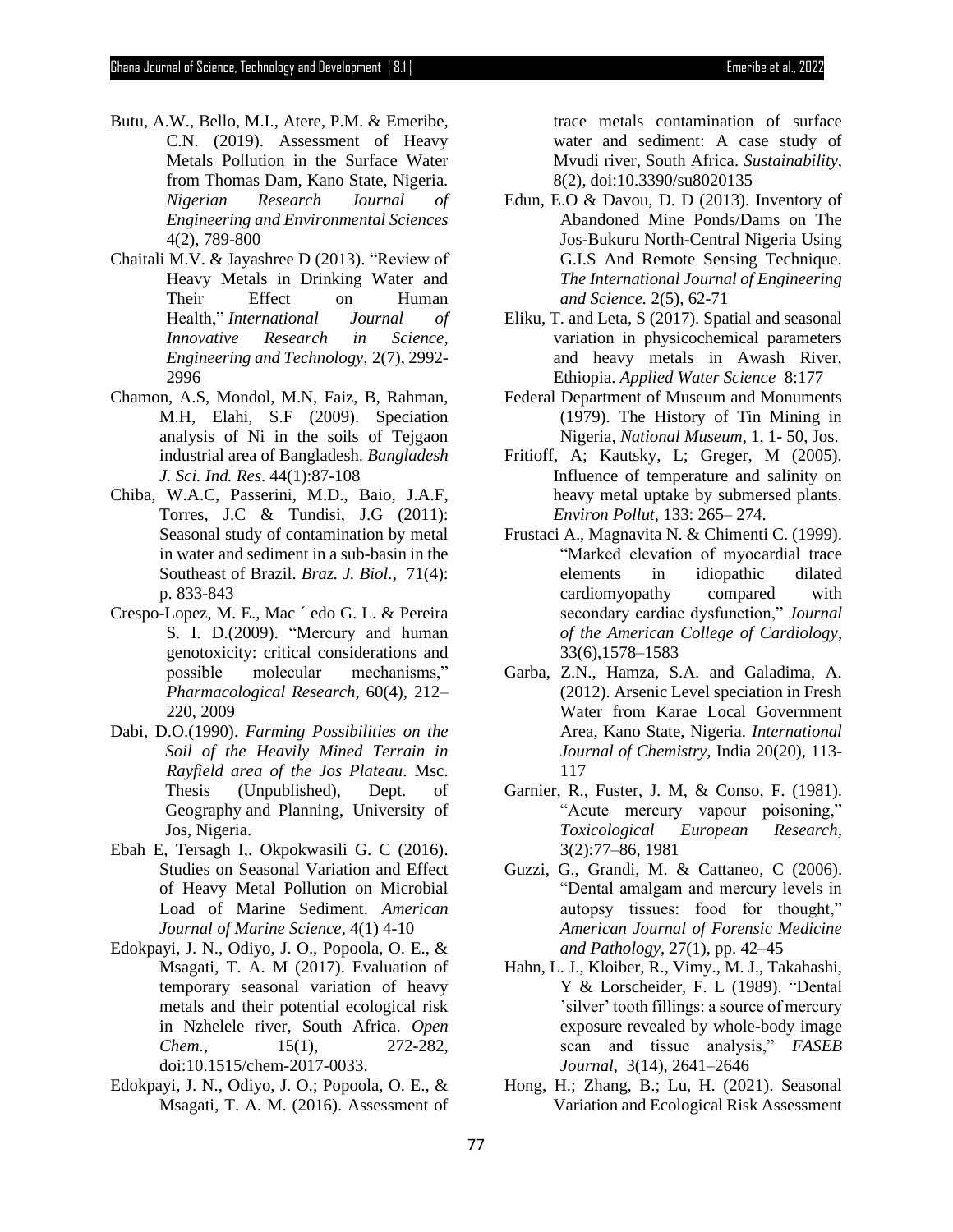of Heavy Metal in an Estuarine Mangrove Wetland. *Water,* 13, 2064. https:// doi.org/10.3390/w13152064

- Jarup, L. (2003). Hazards of heavy metal contamination. *Brit. Med. Bull*. 68: 167182
- Kasprzak, Sunde, Jr, F.W. & Salnikow, K. (2003). Nickel carcinogenesis. *Mutation research,* 533, 67-97.
- Kikuchi T, Hai, H.T, Tanaka, S (2009). Characterization of heavy metal pollution in river sediment of Hanoi City and its downstream area by multivariate analyses. *Desalination Publications*. 4:240-247
- Kumar, M., Ramanatahn, A.L., Tripathi, R., Farswan, S., Kumar, D. & Bhattacharya, P. (2017). A study of trace element contamination using multivariate statistical techniques and health risk assessment in groundwater of Chhaprola Industrial Area, Gautam Buddha Nagar, Uttar Pradesh, *India. Chemosphere*, 166, 135–145.
- Kusin F.M. & Aris, A. (2014): Anoxic limestone drain for treatment of highly acidic water. In: AZ Aris, TH Tengku Ismail, R Harun, AM Abdullah, MY Ishak (Editors); Proceedings of the International Conference on Environmental Forensics 2013, From Sources to Solution; Malaysia: *Springer;* 2, p. 369-373.
- Kusin, F.M, Jarvis, A.P, Gandy, C.J (2014a). Hydraulic performance and iron removal in wetlands and lagoons treating ferruginous coal mine waters. *Wetlands* 34, 555-564.
- Kusin, F.M, Jarvis, A.P, Gandy, CJ. (2012). Hydraulic performance assessment of passive coal mine water treatment systems in the UK. *Ecological Engineering* 49, 233-243
- Lar, U.A., Shettima, E. and Dibal,H (2014*)*. Heavy Metals in the Urban Soils and Vegetables in Jos Metropolis, Nigeria: Implications on Children's' Health*. American Journal of Environmental Protection.*3 (6), 70-76
- Lar, U., Walsh, N., Ashano, E.C., Ogezi, A.E. & Nixon, P.H. (2000). Mobilization of Major, Minor and Trace Elements

(including the REEs) in weathered Basaltic materials of the Jos Plateau, Nigeria. *African Journal of Natural Sciences* (3), .40-55

- Lars, J. (2003). Hazards of heavy metal contamination. British Medical Bulletin, 68, 167-182
- Madzina, Z., Shai-ina, M.F. & Kusina F.M. (2015). Comparing heavy metal mobility in active and abandoned mining sites at Bestari Jaya, Selangor. International Conference on Environmental Forensics 2015 (iENFORCE2015). *Procedia Environmental Sciences* 30 232 – 237
- Mankilik, J.M. (1995). *Natural and Man-made Hazards in Plateau State*. A Paper presented at a Workshop Organized by the Nigerian Mining and Geosciences Society,  $Jos.Pp.23 - 37$
- Meng, Q., Zhang, J., Zhang, Z. & Wu, T. (2016). Geochemistry of dissolved trace elements and heavy metals in the Dan River Drainage (China): Distribution, sources, and water quality assessment. *Environ. Sci. Pollut. Res*., 23, 8091– 8103.
- Mondol N, Chamon AS, Faiz B & Elahi DSF (2011). Seasonal variation of heavy metal concentrations in water and plant samples around tejgaon industrial area of bangladesh. *J. Bangladesh Acad. Sci.* 35(1):19-41.
- Mohiuddini, K. M., Ogawu, Y., Zakir, H. M., Otomo, K. and Shikazono, N. (2011). Heavy metals contamination in water and sediment of an urban river in a developing country. *Autumn* 8(4):723-736.
- Mwegoha, W.J.S. & Kihampa, C. (2010). Heavy metal contamination in agricultural soils and water in Dar es Salaam city, Tanzania. *African Journal of Environmental Science and Technology,* 4, 763-769.
- Ndeda, L. A., Manohar, S. and Macharia, G. M (2017). Accumulation of heavy metals on bed sediments of Nairobi dam, Kenya. *Journal of Environmental Chemistry and Ecotoxicology*. 9(1), pp. 1-7, March, 2017
- NESREA, (2011). *National Environmental (Surface and Groundwater quality)*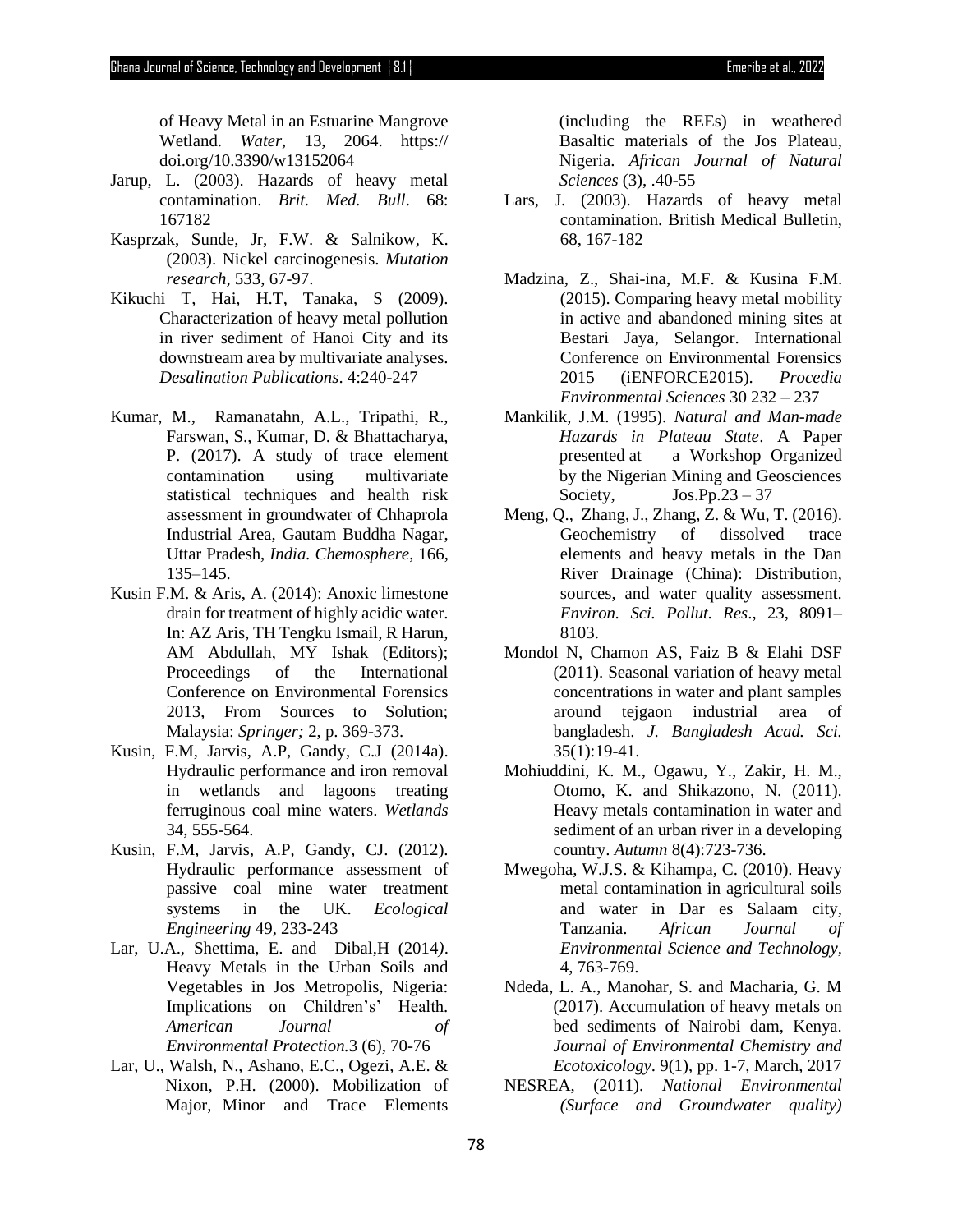*Regulations*. National Environmental Standards and Regulations Enforcement Agency

- Nussey, G. (1998). *Metal Ecotoxicology of the Upper Olifants River at selected localities and the effect of Copper and Zinc on Fish Blood Physiology*. Ph.Dthesis. Rand Afrikaans University, SA
- Nyam, Z.J.G & Ashano, E.C (2017): Metal Pollution Assessment of the Abandoned Mine Ponds and Ground Water of Parts of the Jos Plateau, North Central Nigeria. International Journal of Energy and Environmental Science. Vol. 2,(3):63-72. doi: 10.11648/j.ijees.20170203.12
- Obasohan E.E (2008). The use of heavy metals load as an indicator of the suitability of the water and fish of Ibiekuma stream for domestic and consumption purposes. *Afr. J. Biotechnol*., 7(23), 4345–4348.
- Ogunmodede, O.T., Adewole, E., Ajayi, O.O & Onifade, A,K. (2014). Environmental Assessment of Solid Waste Management in Nigeria: A case study of Ikere Ekiti, Ekiti state. *Journal of Physical and Chemical Sciences* 1(1), 1-8
- Rietzler, A.C., Fonseca, A.L., & Lopes, GP., (2001). Heavy metals in tributaries of Pampulha Reservoir, Minas Gerais. *Brazilian Journal of Biology*, 61(3):363- 370.
- Rahman, M. S., Molla, A. H., Saha, N., & Rahman, A. (2012). Study on Heavy metals levels and its risk assessment in some edible fishes from Bangshi River, Savar, Dhaka, Bangladesh. *Food Chemistry*, 134(4), 1847–1854.
- Raji M.I.O., Ibrahim Y.K.E., Tytler B.A. & Ehinmidu, J.O (2016). Assessment and Seasonal Variations of Heavy Metals and Mineral Elements in River Sokoto, Northwestern Nigeria. *Nigerian Journal of Basic and Applied Science* 24(2): 09-14
- Saeed S, Marzieh V D, Akbar H & Toba K (2014). Heavy Metals in Water and Sediment: A Case Study of Tembi River. *Journal of Environmental and Public Health* Article ID 858720, 5 pages http://dx.doi.org/10.1155/2014/858720
- Sher, A.K., Zahoor, U.D., Ihsanullah & Ahmad, Z. (2011). Trace Metals in Drinking

Water from Different Sources in the Old Cit of Cuttack. *India Journal of Environmental and Health,* 2(3), 648-652

- Stephen, J.M. (2007). *Minerals and Mining on the Jos Plateau* (Ed). *Acon Publishers, Plateau State, Ni*geria. Pp.129- 132
- Ullah, S.M, Gerzabek, M.H, Mondol, M.N, Rashid, M.M & Islam M (1999). Heavy metal pollution of soils and water and their transfer into plants in Bangladesh, *Proc. of extended Abstracts: 5th International Conference on the Biogeochemistry of Trace Elements*. WW Wenzel, DC Adriano, B Alloway, HE Doner, C Keller, NW Lepp, M Mench, R Naidu, GM Pierzynski, [Eds.], Vienna, Austria. 1:260-261.
- Vivian, E.L., Adamu, I.C., & Ayuba, K.N. (2012). Effects of Effluet Discharge of KadunaRefinery on the Water Quality of River Romi. *Journal of Research in Environmental Science and Toxicology*.  $1(3)$ ,  $41 - 46$
- Wardhani E , Roosmini D and Notodarmojo S (2021). Status of heavy metal in sediment of Saguling Lake, West Java. IOP Conf. Series: *Earth and Environmental Science* 12345-67890 60 012035 pp 1-8
- Wan Ngah, WS & Hanafiah MA. (2007). Removal of heavy metal ions from wastewater by chemically modified plant wastes as adsorbents: a review,. *Bioresource Technology* 99(10), 3935- 48.
- Wang, S. & Mulligan, C.N (2005). Occurrence of Arsenic contamination in Canada: Sources behavior and distribution. *Science of the total Environment* 366, 701-721
- Wasiu, M.O., Ayodele, O.E.,, Ayodele, T.I., Oluremi, O.I., Temitope, O.K. & Temitope F.O. (2016). Heavy metal contamination in stream water and sediments of gold mining areas of South Western Nigeria. *African Journal of Environmental Science and Technology*. 10(5),150-161,
- Wei W., Ma, R., Sun, Z., Zhou., A, Bu, J., Lon,g X. & Liu Y (2018). Effects of Mining Activities on the Release of Heavy